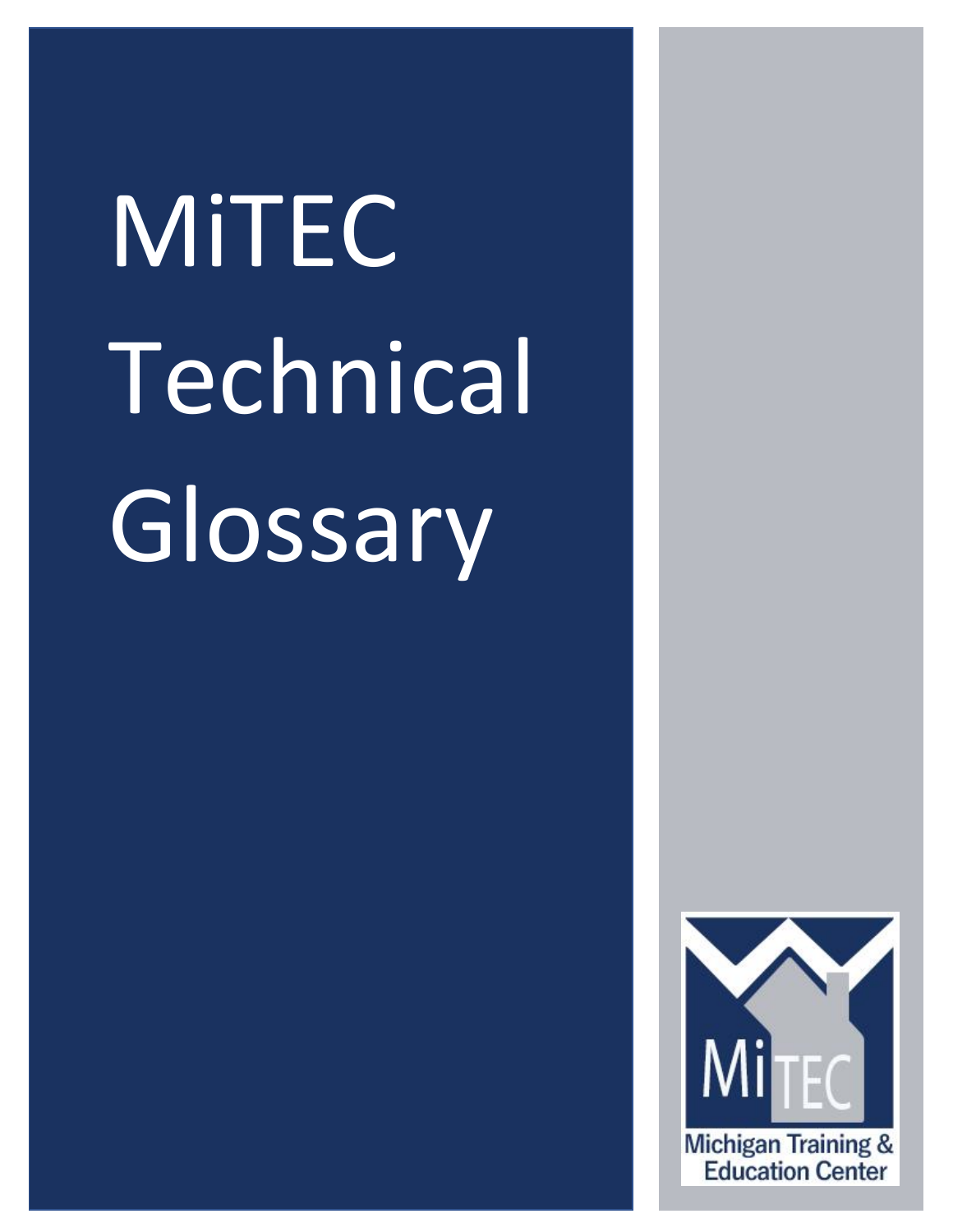| Absolute Humidity                              | Air moisture content expressed in grains (or pounds)      |
|------------------------------------------------|-----------------------------------------------------------|
|                                                | of water vapor per pound of dry air.                      |
| Accredited Standards Committee (ASC)           | A group established by the American National              |
|                                                | Standards Institute to develop standards. The ASC         |
|                                                | Z223 works with the National Fire Protection Agency       |
|                                                | to develop and publish the National Fuel Gas Code.        |
|                                                | Also known as ANSI Z223.1 and NFPA 54.                    |
| ACH50                                          | Measure of how often the air is refreshed when the        |
|                                                | pressure difference is 50 Pa.                             |
| <b>Action Levels</b>                           | Levels of CO (in ppm, as tested) at which action          |
|                                                | (mitigation and/or evacuation) is suggested.              |
| <b>Active Ventilation</b>                      | A system of ventilation in which air is forced through    |
|                                                | ventilation ducts under pressure. Also called             |
|                                                | mechanical or forced ventilation.                         |
| Air Barrier (Air Boundary)                     | Any part of the building shell that resists air leakage.  |
|                                                | The air barrier is effective if it stops most air         |
|                                                | leakage. Also called air boundary or pressure             |
|                                                | boundary.                                                 |
| Air Changes per Hour (ACH)                     | The number of times within one hour that all of the       |
|                                                | air in a home is replaced by outside air through air      |
|                                                | leakage and/or ventilation.                               |
| Air Conditioning Contractors of America (ACCA) | Industry group that works toward improving the air-       |
|                                                | conditioning industry, promoting good practices,          |
|                                                | and keeping homes and buildings safe, clean, and          |
|                                                | comfortable.                                              |
| Air Leakage                                    | Uncontrolled ventilation through gaps in the              |
|                                                | pressure boundary. Sites of air leakage include           |
|                                                | around pipes, wires, and other penetrations.              |
| Air Transport                                  | Movement of moisture vapor by convective air<br>currents. |
| Air-free CO Content                            | Unit of measurement referring to the level of CO not      |
|                                                | diluted with oxygen in a flue gas sample.                 |
| Air-handling Unit (AHU)                        | An equipment package that includes a fan or blower        |
|                                                | for providing heating, ventilating, and air               |
|                                                | conditioning to a building.                               |
| Albedo                                         | The ratio of reflected to incident light.                 |
| <b>Ambient Air</b>                             | Outdoor or unconditioned air                              |
| American Gas Association (AGA)                 | A trade association representing American natural         |
|                                                | gas supply companies. AGA collaborates with ASC           |
|                                                | and NFPA on the National Fuel Gas Code.                   |
| American National Standards Institute (ANSI)   | A private non-profit organization that oversees the       |
|                                                | development of voluntary consensus standards.             |
| Amperage                                       | The amount of electrical energy flowing through an        |
|                                                | appliance at any given time. Also called current.         |
| Anemometer                                     | A device for measuring wind speed, used in                |
|                                                | weatherization work to determine flow rates at            |
|                                                | registers.                                                |
|                                                |                                                           |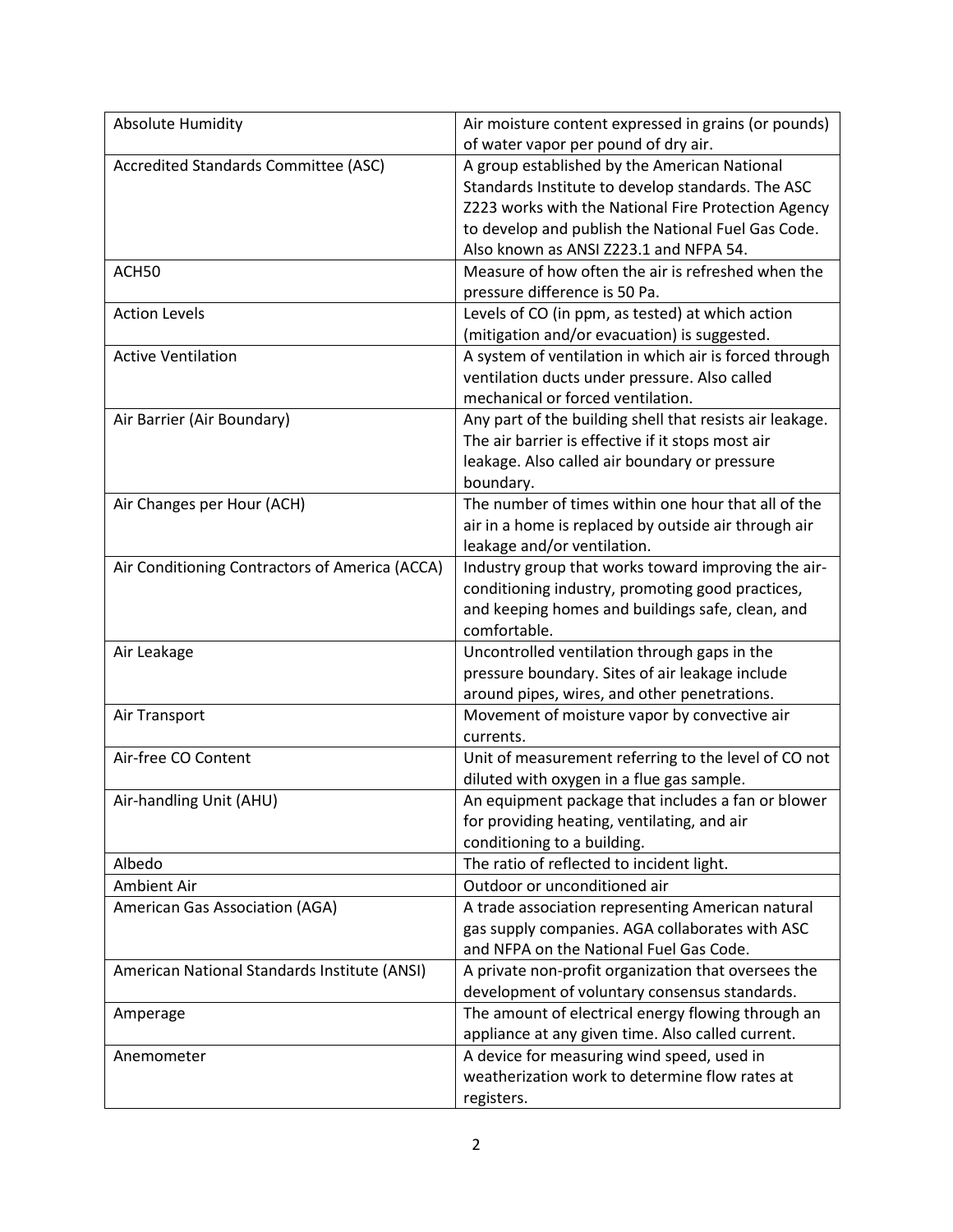| Angle of Incidence       | The angle of the sun hitting the roof.                                                                   |
|--------------------------|----------------------------------------------------------------------------------------------------------|
| Appendix A               | Specifications for weatherization materials as set                                                       |
|                          | forth in DOE WAP Rule 10 CFR, Part 440.                                                                  |
| Area                     | Length $x$ width = area.                                                                                 |
| As-measured CO Content   | Unit of measurement referring to the level of CO,                                                        |
|                          | including oxygen, in a flue gas sample. As-measured                                                      |
|                          | values will always be lower than air-free samples.                                                       |
| Asbestos                 | A fibrous mineral with fireproof and insulation                                                          |
|                          | characteristics that may be shaped into a variety of                                                     |
|                          | building materials. Small, sharp asbestos fibers may                                                     |
|                          | cause damage to lungs if they are inhaled.                                                               |
| <b>ASHRAE</b>            | American Society of Heating, Refrigerating, and Air-                                                     |
|                          | Conditioning Engineers. International technical                                                          |
|                          | society which develops standards for refrigeration                                                       |
|                          | processes and the design and maintenance of indoor                                                       |
|                          | environments.                                                                                            |
| ASHRAE 62.2              | Standard for providing ventilation system design and                                                     |
|                          | expectable indoor air quality in low-rise residential                                                    |
|                          | buildings.                                                                                               |
| Atmospheric              | Used in reference to combustion appliances.                                                              |
|                          | Atmospheric appliances draw combustion air from                                                          |
|                          | the room where they are located. The term used in                                                        |
|                          | building and safety codes is "natural draft."                                                            |
| <b>Awning Window</b>     | Awning windows are essentially casement windows                                                          |
|                          | that swing vertically. Often used in basements.                                                          |
|                          | Jalousie windows are a type of awning window.                                                            |
| <b>B-vent</b>            | A double-wall pipe for gas or propane-fired                                                              |
|                          | combustion appliances.                                                                                   |
| <b>Back Drafting</b>     | Continuous spillage of combustion gases from a                                                           |
|                          | combustion appliance.                                                                                    |
| <b>Baffle</b>            | A plate or strip designed to retard or redirect the                                                      |
|                          | flow of flue gases.                                                                                      |
| <b>Balloon Framing</b>   | Construction in which the studding and corner                                                            |
|                          | plates are set up in continuous lengths from the                                                         |
|                          | first-floor line or sill to the roof plate to which all                                                  |
|                          | floor joists are fastened. Wall cavities act as major                                                    |
|                          | air leakage pathways in balloon framed homes.                                                            |
| <b>Barometric Damper</b> | A device installed in a chimney to allow for the<br>adjustment of dilution air.                          |
|                          |                                                                                                          |
| <b>Base Load</b>         | The energy used by electric or gas appliances in a<br>home that is not used for space conditioning, thus |
|                          | not a seasonal load.                                                                                     |
| <b>Band Joist</b>        | The outermost joist around the perimeter of the                                                          |
|                          | floor framing. Also known as a rim joist.                                                                |
| <b>Belly Blow</b>        | A process for insulating floor cavities with blown-in                                                    |
|                          | insulation.                                                                                              |
|                          |                                                                                                          |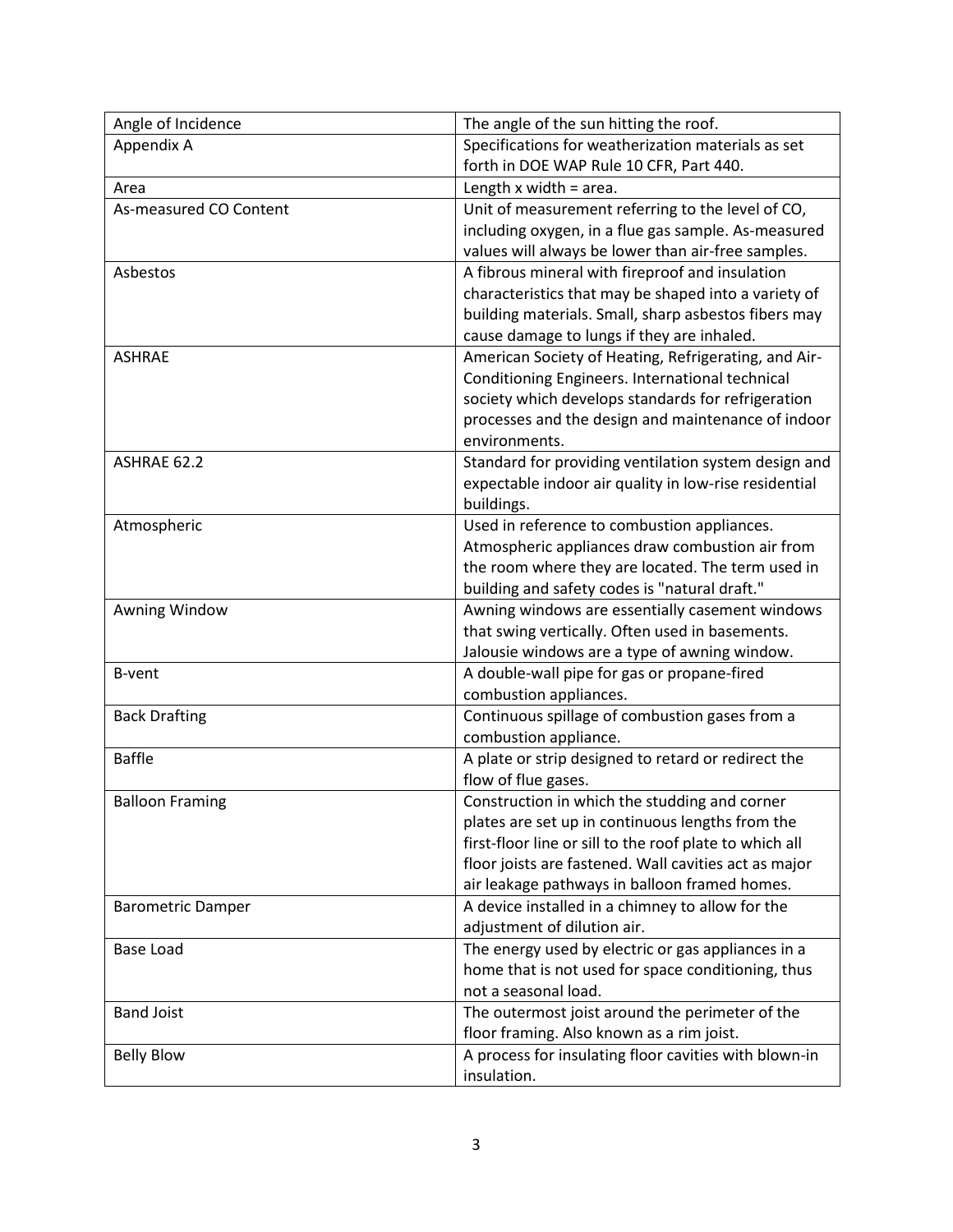| Belly Return or Belly Return System         | A type of mobile home air distribution system. The     |
|---------------------------------------------|--------------------------------------------------------|
|                                             | mobile home heating or cooling system receives         |
|                                             | return air through the belly cavity.                   |
| Bernoulli Principle                         | Phenomenon in which a sufficient air stream across     |
|                                             | an opening will create enough of a pressure            |
|                                             | difference to draw a liquid or gas out of a vessel.    |
| Blower                                      | Used in reference to furnace blowers. Also called      |
|                                             | squirrel cages.                                        |
| <b>Blower Door</b>                          | A diagnostic tool used to locate the points of         |
|                                             | infiltration in the building envelope and help guide   |
|                                             | air sealing.                                           |
| <b>Board Feet</b>                           | A measurement of lumber volume. A board foot           |
|                                             | equals 144 cubic inches of wood.                       |
| <b>Boot</b>                                 | A duct section that connects a duct to a register or a |
|                                             | round duct to a square duct.                           |
| Borescope                                   | An inspection tool; a flexible tube with a light and   |
|                                             | camera or viewer at one end. Borescopes can be         |
|                                             | used to look into wall cavities and other tight spaces |
|                                             | that would be otherwise impossible to visually         |
|                                             | inspect.                                               |
| <b>Box Sill</b>                             | Common method of framing floor joists, where a         |
|                                             | header is nailed to the ends of the floor joists.      |
| <b>Branch Duct</b>                          | An air duct which branches from a main duct.           |
| <b>British Thermal Unit (BTU)</b>           | The quantity of heat required to raise the             |
|                                             | temperature of one pound of water one degree           |
|                                             | Fahrenheit.                                            |
| <b>Building Envelope</b>                    | The surface area of the building that encloses         |
|                                             | conditioned space. The exterior walls, the ceiling,    |
|                                             | and the floor or heated basement area are              |
|                                             | considered part of the building envelope.              |
| <b>Building Performance Institute (BPI)</b> | Organization supporting the development of a highly    |
|                                             | professional building performance industry through     |
|                                             | individual and organizational credentialing and a      |
|                                             | quality assurance program.                             |
| <b>Bulk Moisture</b>                        | Large amounts of water intrusion, for example from     |
|                                             | wind-driven rain or sub-surface water.                 |
| <b>Butyl-backed Tape</b>                    | Heavy-duty, pressure-sensitive duct joint rolled       |
|                                             | sealant.                                               |
| <b>Bypass</b>                               | An opening or hole in the pressure and thermal         |
|                                             | boundaries where air passes, uncontrolled, into or     |
|                                             | out of the building envelope.                          |
| Cad Cell                                    | A flame sensor composed of the chemical                |
|                                             | compound cadmium sulfide. Its purpose is to sense      |
|                                             | whether a flame is present during a burner cycle. If a |
|                                             | flame is not detected, it activates a relay, which     |
|                                             | shuts the burner down.                                 |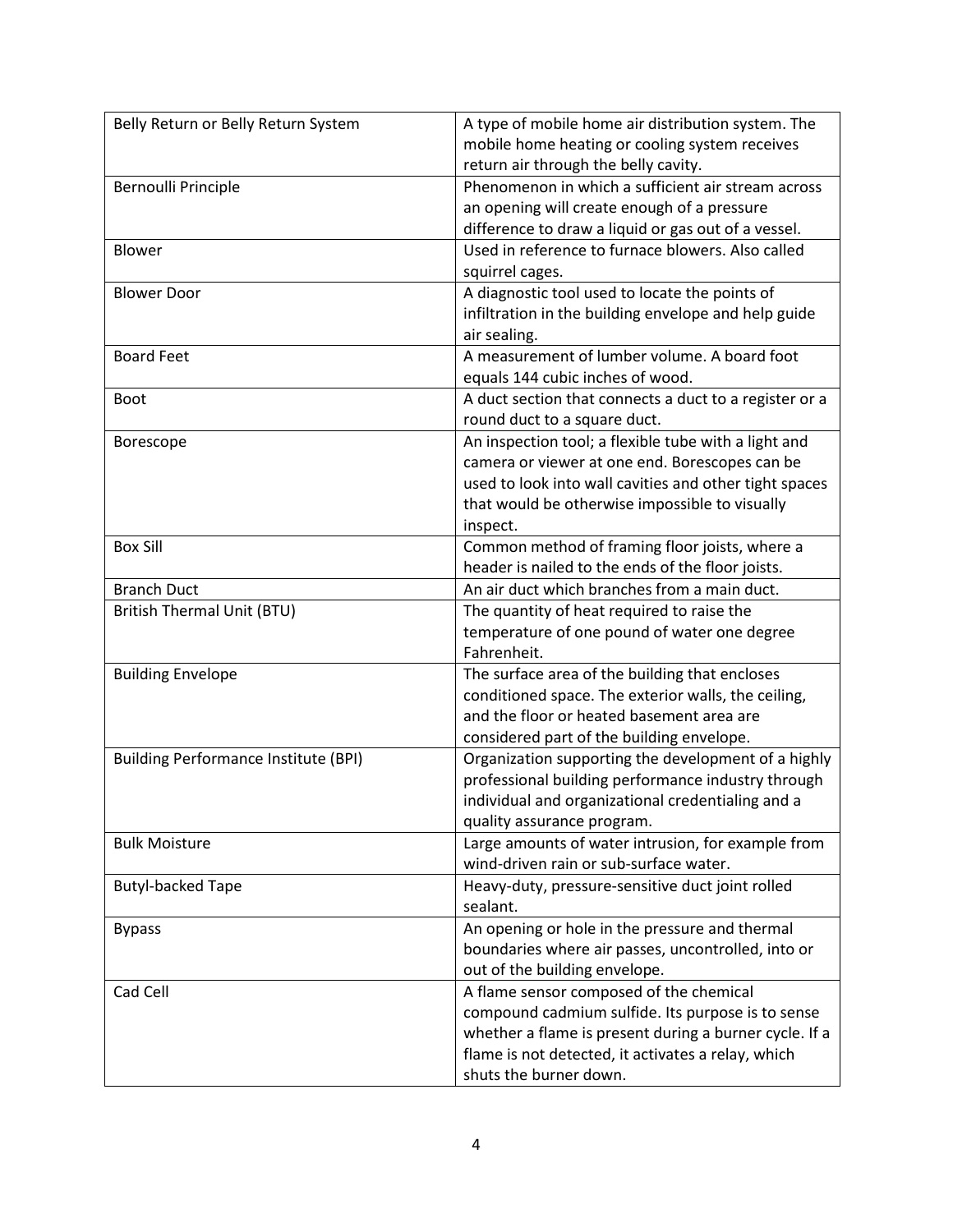| Calibration                    | Comparison of the test results of an instrument to a                                          |
|--------------------------------|-----------------------------------------------------------------------------------------------|
|                                | known reference point.                                                                        |
| Call-back                      | Having a weatherization team return to a job site to                                          |
|                                | perform work not done or redo work done                                                       |
|                                | unsatisfactorily.                                                                             |
| Can Light                      | A light fixture (or can) that is set into the ceiling.<br>Also called recessed light fixture. |
| Can't Reach Fifty (CRF)        | A factor that extrapolates air flow at lower pressure                                         |
|                                | differences to air flow at 50 pascals pressure                                                |
|                                | difference. Used in blower door diagnostics when                                              |
|                                | the shell is too leaky to allow the blower door to                                            |
|                                | reach a pressure difference of 50 pascals.                                                    |
| Cantilever                     | A projecting structure, such as a beam, that is                                               |
|                                | supported at one end and carries a load at the other                                          |
|                                | end or along its length.                                                                      |
| Cantilevered Floor             | A floor that extends beyond the foundation of the                                             |
|                                | framed structure below it and is exposed to outside                                           |
|                                | conditions.                                                                                   |
| Capillary Action               | Movement of liquid water across a material as a                                               |
|                                | function of the surface tension of the water and the                                          |
|                                | porosity of the material.                                                                     |
| Carbon Dioxide (CO2)           | One of two main products of complete combustion                                               |
|                                | of a hydrocarbon. (The other is water vapor.)                                                 |
| <b>Carbon Dioxide Content</b>  | A measure of the bicarbonate level in the air. Higher                                         |
|                                | than normal levels of carbon dioxide may induce a                                             |
|                                | number of negative side effects.                                                              |
| Carbon Monoxide (CO)           | Carbon monoxide is a tasteless, odorless, colorless,                                          |
|                                | and poisonous gas that is a by-product of                                                     |
|                                | incomplete combustion of fossil fuels.                                                        |
| <b>Carbon Monoxide Content</b> | A measure of the carbon monoxide level in the air.                                            |
| <b>Casement Window</b>         | Casement windows have a single operable sash that                                             |
|                                | swing outward on a horizontal plane. Casement                                                 |
|                                | window frames that have gone out of square due to                                             |
|                                | settling can stick and quite possibly render these                                            |
|                                | types of windows inoperable.                                                                  |
| Central HVAC System            | Heating, ventilating, and/or air conditioning                                                 |
|                                | equipment that serves a building from a main unit. A                                          |
|                                | system generally includes the heat producing or air                                           |
|                                | conditioning appliance, the return and supply                                                 |
|                                | system, and ducts or pipes for venting flue gases.                                            |
|                                | Compare to separate equipment for each room or                                                |
|                                | apartment.                                                                                    |
| Certification                  | Recognition by an independent person or group that                                            |
|                                | someone can complete a job or task; frequently                                                |
|                                | demonstrated by passing an exam.                                                              |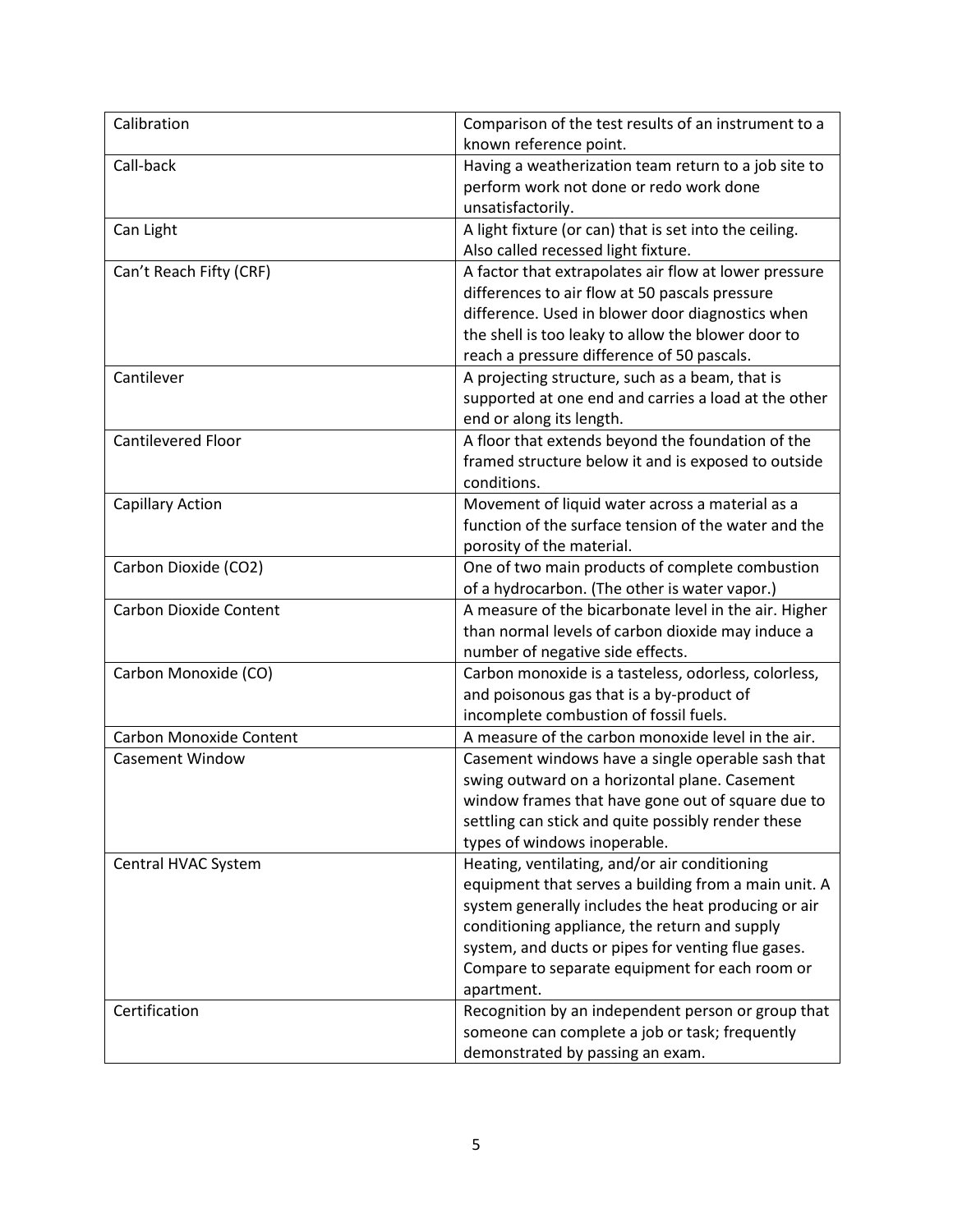| <b>Certification Label</b>      | Metal plate fastened to the exterior of a mobile        |
|---------------------------------|---------------------------------------------------------|
|                                 | home, showing that it meets all construction            |
|                                 | requirements under the HUD Code.                        |
| <b>Certified Renovator</b>      | A person authorized by EPA to perform repair and        |
|                                 | renovation projects that disturb lead-based paint.      |
| CFM50                           | Measurement of air leakage in cubic feet per minute     |
|                                 | at 50 Pa pressure difference.                           |
| CFMnatural                      | Amount of air leakage in cubic feet per minute          |
|                                 | under natural conditions.                               |
| Change Order                    | A process through which a business and its client       |
|                                 | can alter an original business agreement.               |
| Chaseway                        | Cavity within a building with the purpose of            |
|                                 | conveying pipes, ducts, etc. through the building.      |
|                                 | Chaseways, such as plumbing walls, are common           |
|                                 | sites for air leakage.                                  |
| <b>Chimney Chase</b>            | Typically refers to the cavity between the chimney      |
|                                 | and the framing and other building materials that       |
|                                 | surround the chimney. Because of fire-safety            |
|                                 | clearances, there is usually a gap of at least 2"       |
|                                 | between building materials and the chimney,             |
|                                 | allowing substantial air leakage.                       |
| Clearances                      | Allowable distances between heat-producing              |
|                                 | appliances, chimneys, or vent systems, and              |
|                                 | combustible surfaces.                                   |
| Climate Zone                    | An area with a prevailing climate that distinguishes it |
|                                 | from other areas by parameters such as                  |
|                                 | temperature, rainfall, and humidity                     |
| Codes                           | Any set of standards set forth and enforced by a        |
|                                 | government agency for the protection of public          |
|                                 | health and safety.                                      |
| Collar Beam                     | A horizontal piece in roof framing that provides        |
|                                 | structural strength by connecting opposite rafters.     |
| Color Rendering Index (CRI)     | The measurement of a light source's ability to          |
|                                 | render colors the same as sunlight. CRI has a scale of  |
|                                 | 0 to 100.                                               |
| <b>Color Scale</b>              | The relation between an incandescent substance's        |
|                                 | temperature and the color of the light it emits.        |
| Combustible Gas Leak Detector   | Device used for finding natural gas or propane leaks.   |
| <b>Combustion Air</b>           | Air that chemically combines with a fuel during the     |
|                                 | combustion process to produce heat and flue gases;      |
|                                 | mainly carbon dioxide and water vapor.                  |
| <b>Combustion Analyzer</b>      | An instrument that measures flue gas samples to         |
|                                 | determine the safety and efficiency of the              |
|                                 | combustion process.                                     |
| Combustion Appliance Zone (CAZ) | Any area within a house containing a combustion         |
|                                 | appliance that can be closed off from another area.     |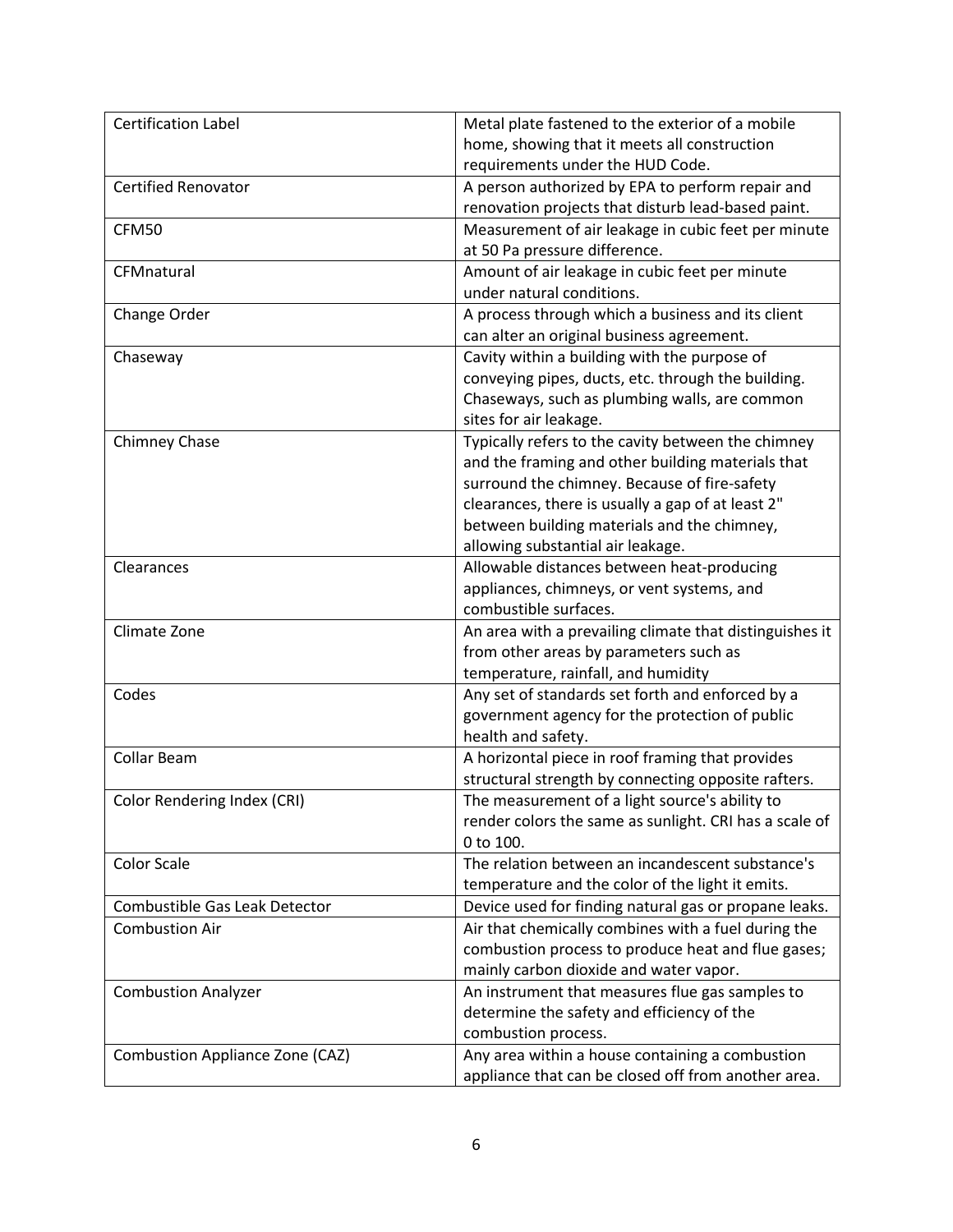| <b>Combustion Appliance Zone (CAZ) Testing</b> | Diagnostics performed to ensure that combustion        |
|------------------------------------------------|--------------------------------------------------------|
|                                                | appliances work properly and that pressures in the     |
|                                                | home allow adequate ventilation for health and         |
|                                                | safety.                                                |
| <b>Combustion Byproducts</b>                   | Combustion byproducts are produced whenever            |
|                                                | carbon-based fuels such as gas, oil, kerosene, wood,   |
|                                                | or charcoal are burned. Many of these byproducts       |
|                                                | are pollutants.                                        |
| <b>Combustion Chamber</b>                      | The area inside the heat exchanger where the flame     |
|                                                | burns                                                  |
| <b>Combustion Efficiency</b>                   | Percentage of fuel burned during combustion. Also      |
|                                                | referred to as steady state efficiency.                |
| <b>Combustion Gases</b>                        | Combustion byproducts.                                 |
| <b>Community Action Agency (CAA)</b>           | Community Action Agencies are non-profit, private      |
|                                                | and public, organizations established under the        |
|                                                | Economic Opportunity Act of 1964.                      |
| <b>Community Action Programs (CAP)</b>         | Community Action Programs are designed to help         |
|                                                | people achieve self-sufficiency. Often used            |
|                                                | interchangeably with Community Action Agency.          |
| <b>Compact Fluorescent Lamps (CFLs)</b>        | A small fluorescent light bulb that uses 75% less      |
|                                                | energy than a traditional incandescent bulb.           |
| Competency                                     | Demonstrated ability to perform a job or task.         |
| Concentric Flue                                | A double wall flue pipe allowing the supply of         |
|                                                | combustion air and the simultaneous evacuation of      |
|                                                | combustion gases.                                      |
| Condensation                                   | The conversion of a gas to a liquid. Typically used in |
|                                                | relation to water when discussing moisture             |
|                                                | dynamics in the home.                                  |
| <b>Condensing Furnace</b>                      | A high-efficiency furnace that also removes latent     |
|                                                | heat from combustion products.                         |
| <b>Conditioned Air</b>                         | Air that has been heated, cooled, humidified, or       |
|                                                | dehumidified to maintain an interior space within      |
|                                                | the "comfort zone."                                    |
| <b>Conditioned Space</b>                       | Intentionally heated or cooled areas of a building.    |
| Conduction                                     | The transfer of energy through matter from particle    |
|                                                | to particle. Ex: when a teaspoon handle becomes        |
|                                                | heated while stirring hot tea.                         |
| <b>Conductive Heat Loss</b>                    | The transfer of heat through a material.               |
| <b>Consumption Analysis</b>                    | A method to determine how energy is used in the        |
|                                                | home, what the main base loads are, and if a home's    |
|                                                | utility bills make sense after a site survey.          |
| Convection                                     | The transfer of heat caused by the movement of a       |
|                                                | fluid like water or air. When a fluid becomes          |
|                                                | warmer, it becomes lighter and rises. The stack        |
|                                                | effect is an example of convective currents at work.   |
| <b>Convective Losses</b>                       | Heat loss in a building resulting from air movement.   |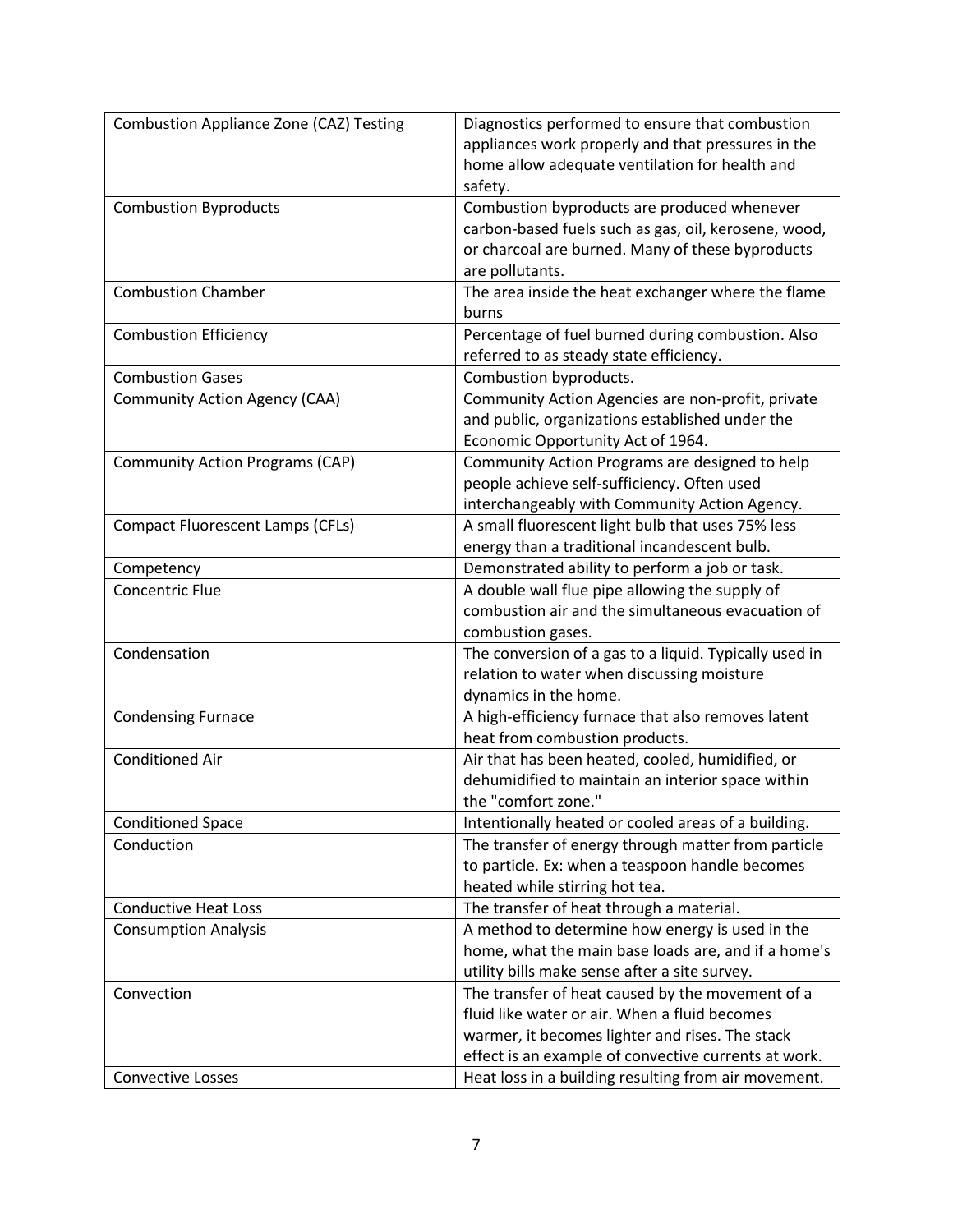| <b>Corrective Action</b>        | Typically used in reference to deferral of services,  |
|---------------------------------|-------------------------------------------------------|
|                                 | the action a prospective client must take to allow    |
|                                 | weatherization work to proceed on the home.           |
|                                 | Having a roof repaired and removing a threatening     |
|                                 | animal from the premises are both example of          |
|                                 | corrective actions.                                   |
| <b>Cost Averaging</b>           | Costing method in which the value of new purchases    |
|                                 | is averaged with the value of existing stock for like |
|                                 |                                                       |
|                                 | items.                                                |
| Crawl Space                     | The low space beneath the ground floor of a           |
|                                 | building that gives workers access to wiring and      |
|                                 | plumbing.                                             |
| <b>Crawl Space Conditioning</b> | The method by which a crawl space is intentionally    |
|                                 | heated or cooled.                                     |
| Crew Leader                     | A crew leader is a residential energy professional    |
|                                 | who is responsible for supervising the retrofitting   |
|                                 | activities specified in the scope of work.            |
| Cubic Feet per Hour (CFH)       | A measurement of air-transported heat loss.           |
|                                 | Calculated in BTU.                                    |
| Cubic Feet per Minute (CFM)     | A measurement of air movement past a certain          |
|                                 | point or through a certain structure. Used in         |
|                                 | pressure diagnostics to quantify air leakage          |
| Cure                            | Used in reference to spray foam insulation, it is the |
|                                 | process of expanding and hardening. Many              |
|                                 | manufacturers consider the insulation cured when      |
|                                 |                                                       |
|                                 | residue-free trimming is possible. Off-gassing can    |
|                                 | occur for many days after this.                       |
| Data Plate                      | Mobile home label permanently affixed to the          |
|                                 | home, usually in a bedroom closet, the electrical     |
|                                 | panel box cover, or kitchen cabinet. This contains    |
|                                 | the name and address of the manufacturer, serial      |
|                                 | and model numbers, date of manufacture, and           |
|                                 | certification label numbers.                          |
| Decommissioning                 | Removing or retiring from active service. In          |
|                                 | reference to refrigerators and air conditioners,      |
|                                 | includes the safe removal and storage or recycling of |
|                                 | the coolant.                                          |
| <b>Deferral of Services</b>     | Postponement of weatherization services to the        |
|                                 | client.                                               |
| Dehumidification                | The removal of water from the air. Excess humidity    |
|                                 | can cause mold.                                       |
| Delta T                         | Temperature difference.                               |
| Dense-pack Insulation           | Loose-fill insulation that is blown into building     |
|                                 | cavities to a specific density that substantially     |
|                                 | reduces air leakage while providing recommended       |
|                                 |                                                       |
|                                 | R-value. Easy to use for irregularly shaped areas and |
|                                 | around obstructions.                                  |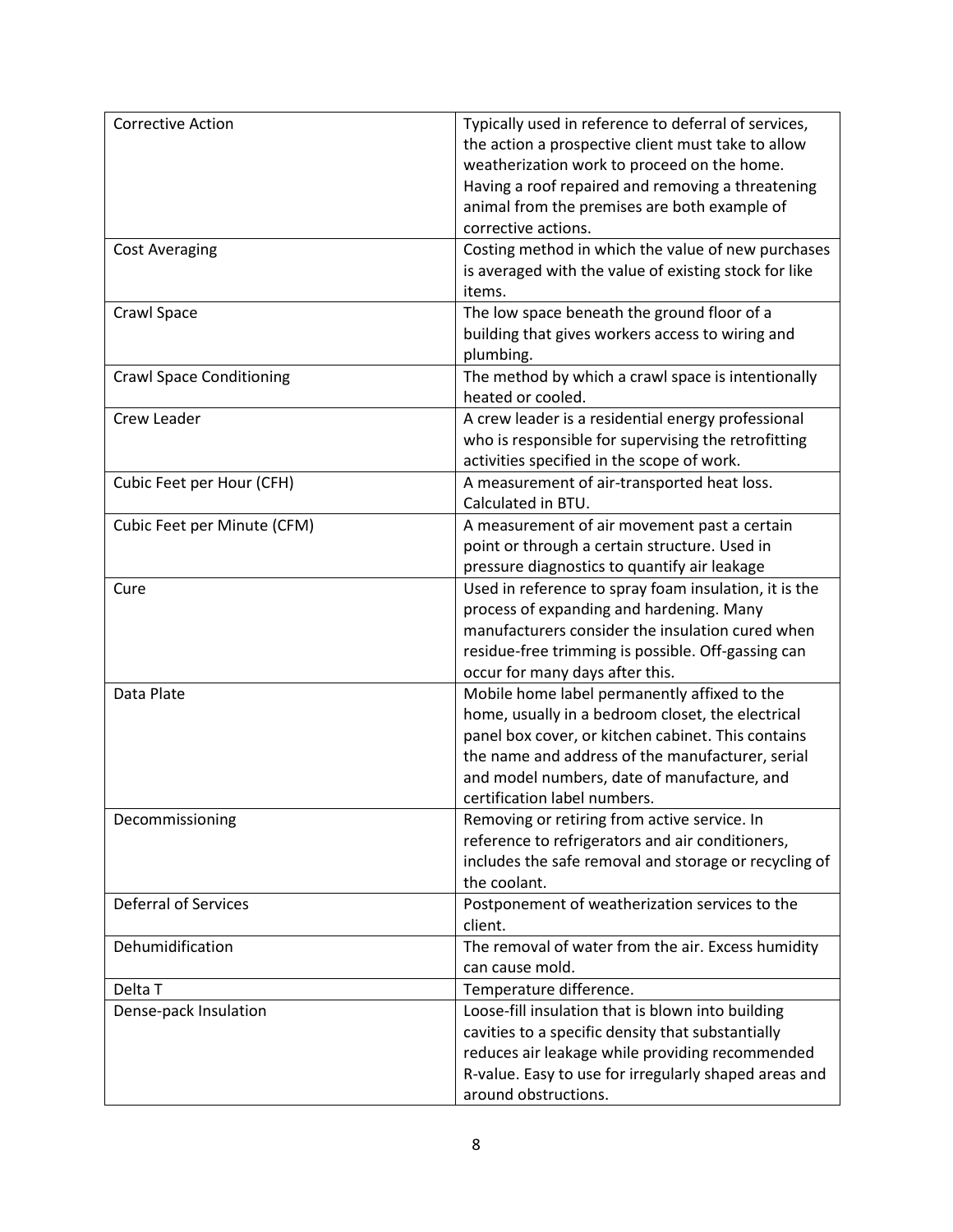| Depressurization          | A condition that occurs when the air pressure inside<br>a structure is lower that the air pressure outdoors. |
|---------------------------|--------------------------------------------------------------------------------------------------------------|
| <b>Desk Monitoring</b>    | Monitoring activities performed through review of                                                            |
|                           | paperwork. Also known as On-site monitoring.                                                                 |
| <b>Dew Point</b>          | The warmest temperature of an object in an                                                                   |
|                           | environment where water condensation from the                                                                |
|                           | surrounding air would form on that object.                                                                   |
| Diffusion                 | Movement of water vapor through a material as a                                                              |
|                           | function of the driving force across, and the porosity                                                       |
|                           | of, the material.                                                                                            |
| Digital Probe Thermometer | Device for testing temperature rise and fan                                                                  |
|                           | operating temperatures.                                                                                      |
| Dilution                  | Relying on adequate ventilation to reduce the                                                                |
|                           | concentration of pollutants to acceptable levels.                                                            |
| <b>Dilution Air</b>       | Room air that mixes with flue gases.                                                                         |
| <b>Dilution Rate</b>      | Used in context to mean the rate at which indoor air                                                         |
|                           | is diluted with outdoor air.                                                                                 |
| Direct Current (DC)       | An electric current flowing in only one direction.                                                           |
| Direct Leakage            | Air enters and exits at same location; occurs at                                                             |
|                           | direct openings to outdoors.                                                                                 |
| <b>Direct Penetration</b> | Those leaks associated with the exchange of indoor                                                           |
|                           | and outdoor air through exterior openings, such as                                                           |
|                           | windows and doors.                                                                                           |
| Direct-vented Appliance   | Appliances that draw combustion air directly from                                                            |
|                           | the outdoors, e.g., most 90+ condensing furnaces.                                                            |
| <b>Discount Rate</b>      | The interest rate at which expected future cash                                                              |
|                           | flows can be discounted. It includes both the                                                                |
|                           | present value and fuel escalation rate and is used to                                                        |
|                           | account for the time value of money and the                                                                  |
|                           | changing price of fuels.                                                                                     |
| Domestic Hot Water (DHW)  | A separate, closed system to heat potable                                                                    |
|                           | (drinkable) water and supply it to the dwelling unit                                                         |
|                           | for washing, bathing, etc.                                                                                   |
| Dominant Duct Leakage     | To measure either dominant supply or return leaks.                                                           |
| Door Casing               | A wooden trim around doors that covers the seam                                                              |
|                           | between the jamb and the wall.                                                                               |
| Doorstop                  | The wood trim fastened to the inside of the jamb                                                             |
|                           | that positions the door within the jamb and into the                                                         |
|                           | latching mechanism.                                                                                          |
| Double-hung Window        | Double-hung windows have operable upper and                                                                  |
|                           | lower sashes that slide vertically in a channel. Upper                                                       |
|                           | sashes are often painted shut.                                                                               |
| Double-insulated Tool     | Double-insulated tools help protect against electrical                                                       |
|                           | shock and have an outer casing of plastic or some                                                            |
|                           | other nonconductive material.                                                                                |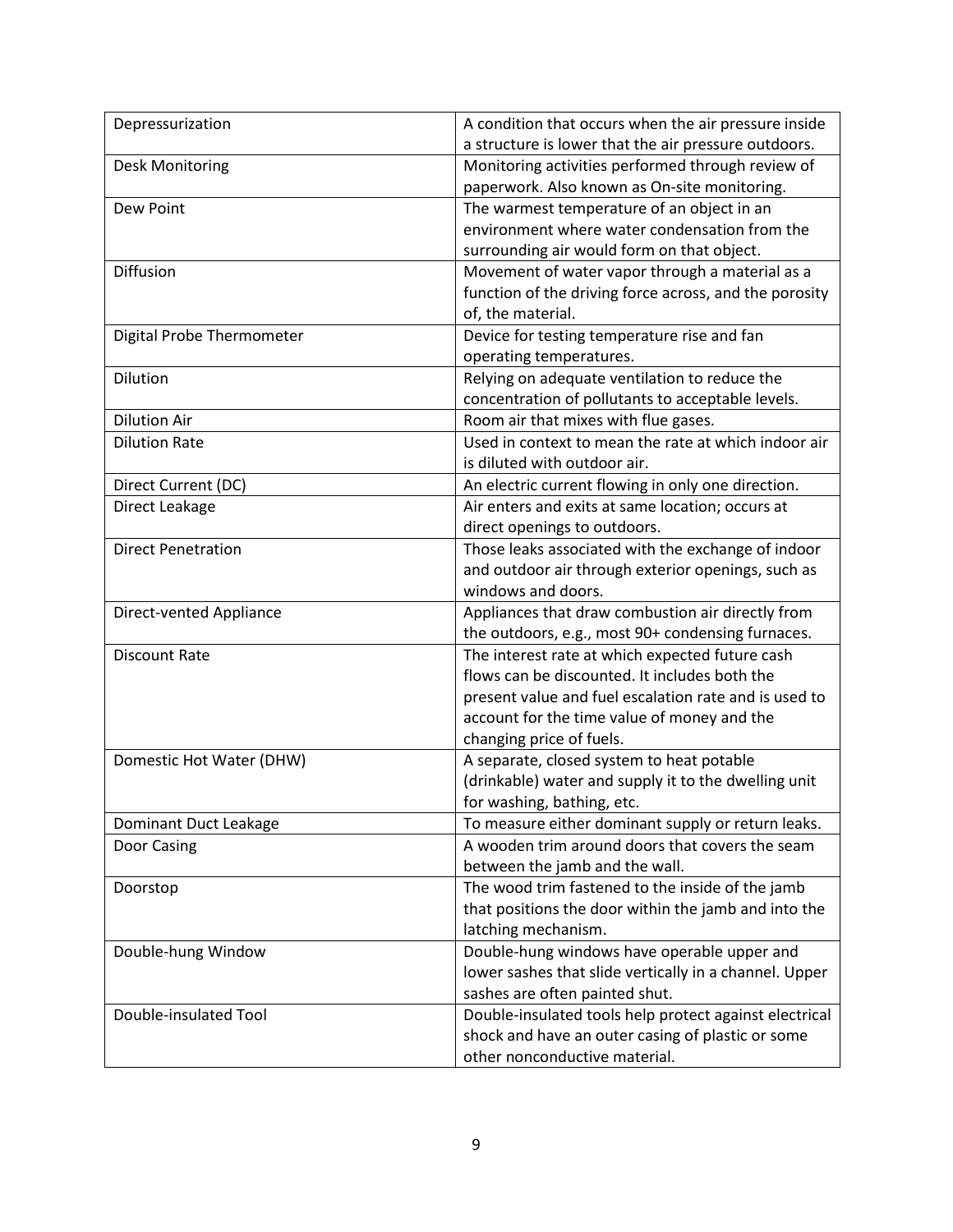| Downflow                                 | Air flow configuration in a furnace where cool air is  |
|------------------------------------------|--------------------------------------------------------|
|                                          | taken from above and discharged as warm air from       |
|                                          | the bottom.                                            |
| Downflow Air Distribution System         | Air distribution system where air is forced            |
|                                          | downward.                                              |
| <b>Downflow Furnace</b>                  | Furnace type where the blower is located at the top    |
|                                          | of the furnace cabinet and air is forced downwards     |
|                                          | across the heat exchanger and into the ducts located   |
|                                          | in the belly cavity.                                   |
| Draft                                    | A measurable pressure difference caused by             |
|                                          | combustion byproducts exhausting through a             |
|                                          | chimney flue as influenced by temperature              |
|                                          | difference, height of the flue, and the Venturi effect |
| <b>Draft Diverter</b>                    | An intentional opening in the vent system serving an   |
|                                          | atmospheric furnace or water heater where dilution     |
|                                          | air is drawn from the surrounding room to mix with     |
|                                          | the flue gases in the chimney.                         |
| Draft Hood                               | An intentional opening in the vent system serving an   |
|                                          | atmospheric furnace or water heater where dilution     |
|                                          | air is drawn from the surrounding room to mix with     |
|                                          | the flue gases in the chimney. Also called a draft     |
|                                          | diverter.                                              |
| <b>Draft Reversal</b>                    | Continuous spillage of combustion gases from a         |
|                                          | combustion appliance. Also called back drafting.       |
| Drainage Plane                           | A combination of water-resistant materials like        |
|                                          | building paper or house wrap, plus a physical space    |
|                                          | to allow water to flow.                                |
| Dropped Down Belly                       | Mobile home configuration where a hump is formed       |
|                                          | in the floor by the main duct running in the center.   |
| <b>Dropped Soffit</b>                    | A lowered part of the ceiling in a home.               |
| Dry Bulb                                 | Part of one in a pair of thermometers used in a        |
|                                          | hygrometer. See also wet bulb.                         |
| Dual Fuel                                | The ability of an HVAC system to use either of two     |
|                                          | fuels (e.g., natural gas or fuel oil). The decision is |
|                                          | frequently based on cost or availability.              |
| <b>Duct Blaster</b>                      | Combination of a small fan and a pressure gauge to     |
|                                          | pressurize a house's duct system and accurately        |
|                                          | measure air leakage of the ductwork.                   |
| Duct Blower                              | A device for testing duct leakiness and airflow.       |
| Duct Boot                                | Transition piece that connects the main duct to the    |
|                                          | floor and is often vulnerable to failure.              |
| <b>Duct-induced Pressure Differences</b> | Pressure differences between rooms in a building       |
|                                          | caused by the ducted air delivery system, can be due   |
|                                          | to supply ducts, return ducts, or both.                |
| Eave Chute                               | Device that maintains air space between the            |
|                                          | insulation blanket and the roof sheathing and          |
|                                          | prevents insulation from clogging eave vents.          |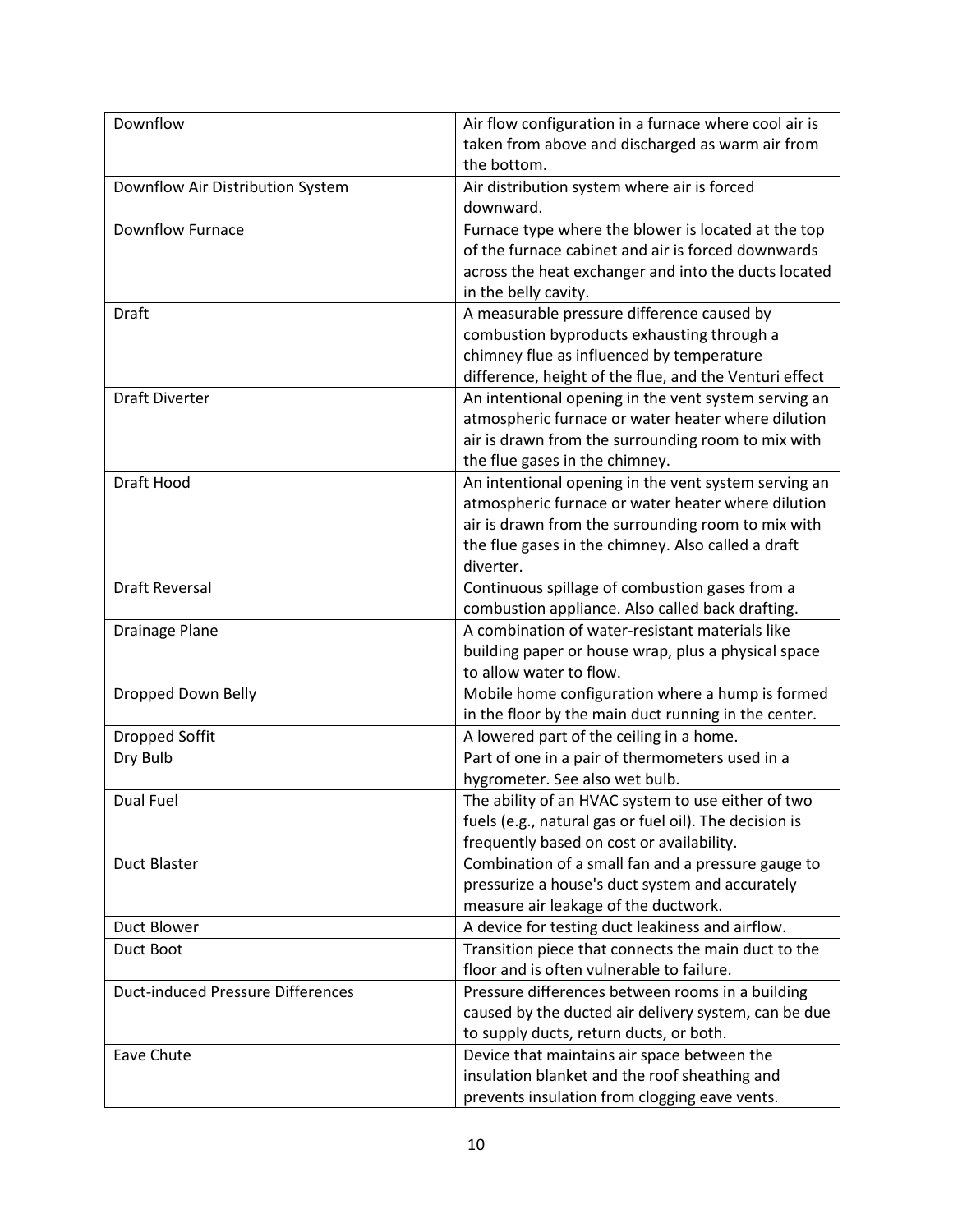| Eave Vent                                 | Vent opening located in the soffit under the eaves of    |
|-------------------------------------------|----------------------------------------------------------|
|                                           | a house to allow the passage of air through the attic    |
|                                           | and out the roof vents.                                  |
| Elastomeric                               | A characteristic of a material that is flexible and      |
|                                           | permits movement.                                        |
| <b>Elastomeric Coating</b>                | Polymeric material, such as acrylic, that is used to     |
|                                           | solve roof leaks and can be used to restore virtually    |
|                                           | all types of roofs. Used mainly in reference to cool     |
|                                           | roof coatings that reduce solar heat gain.               |
| Elimination                               | Removing the source of the pollution.                    |
| Emittance                                 | The ability of a material to emit radiant energy from    |
|                                           | its surface. Also known as emissivity.                   |
| Encapsulation                             | Containing the pollutant so it will not affect air       |
|                                           | quality.                                                 |
| <b>Energy Burden</b>                      | The percentage of a household's income that must         |
|                                           | be used for energy bills. The energy burden for low-     |
|                                           | income households is over four times that of other       |
|                                           | households.                                              |
| <b>Energy Conservation Measures (ECM)</b> | Building components or products installed to reduce      |
|                                           | the building's energy consumption.                       |
| Energy Information Administration (EIA)   | Section of the U.S. Department of Energy providing       |
|                                           | statistics, data, and analysis on resources, supply,     |
|                                           | production, and consumption for all energy sources.      |
| <b>EPA RRP</b>                            | The U.S. Environmental Protection Agency's               |
|                                           | Renovation, Repair and Painting rule that covers         |
|                                           | lead-safe work requirements.                             |
| Equivalent Duct Length (EDL)              | A measure of how much static pressure an exhaust         |
|                                           | fan must overcome.                                       |
| Equivalent Leakage Area (ELA)             | Calculation, in square inches, of the total area of all  |
|                                           | holes and cracks in a structure. The leakage area is     |
|                                           | then combined to represent one total leakage point.      |
| Evaporation                               | The change that occurs when a liquid becomes a           |
|                                           | gas. Evaporation is the key process in the operation     |
|                                           | of air conditioners and evaporative coolers.             |
| <b>Excess Air</b>                         | Air in excess of what is needed for combustion.          |
| Exfiltration                              | This term describes the movement of air out of a         |
|                                           | building. Often refers to warm air leaving a building    |
|                                           | due to pressurization, infiltration, wind, stack effect, |
|                                           | and/or convective flow.                                  |
| <b>Expanding Foam</b>                     | An insulation product designed to expand and             |
|                                           | harden upon contact with the air. Available in           |
|                                           | canisters with spray nozzles that make it easy to        |
|                                           | apply foam in a wide variety of situations.              |
| Fan-off Temperature                       | The furnace combination fan and limit control FAN        |
|                                           | OFF setting that allows the furnace blower to            |
|                                           | continue to run for an interval after the furnace        |
|                                           | burner has turned off. This will shut the blower off     |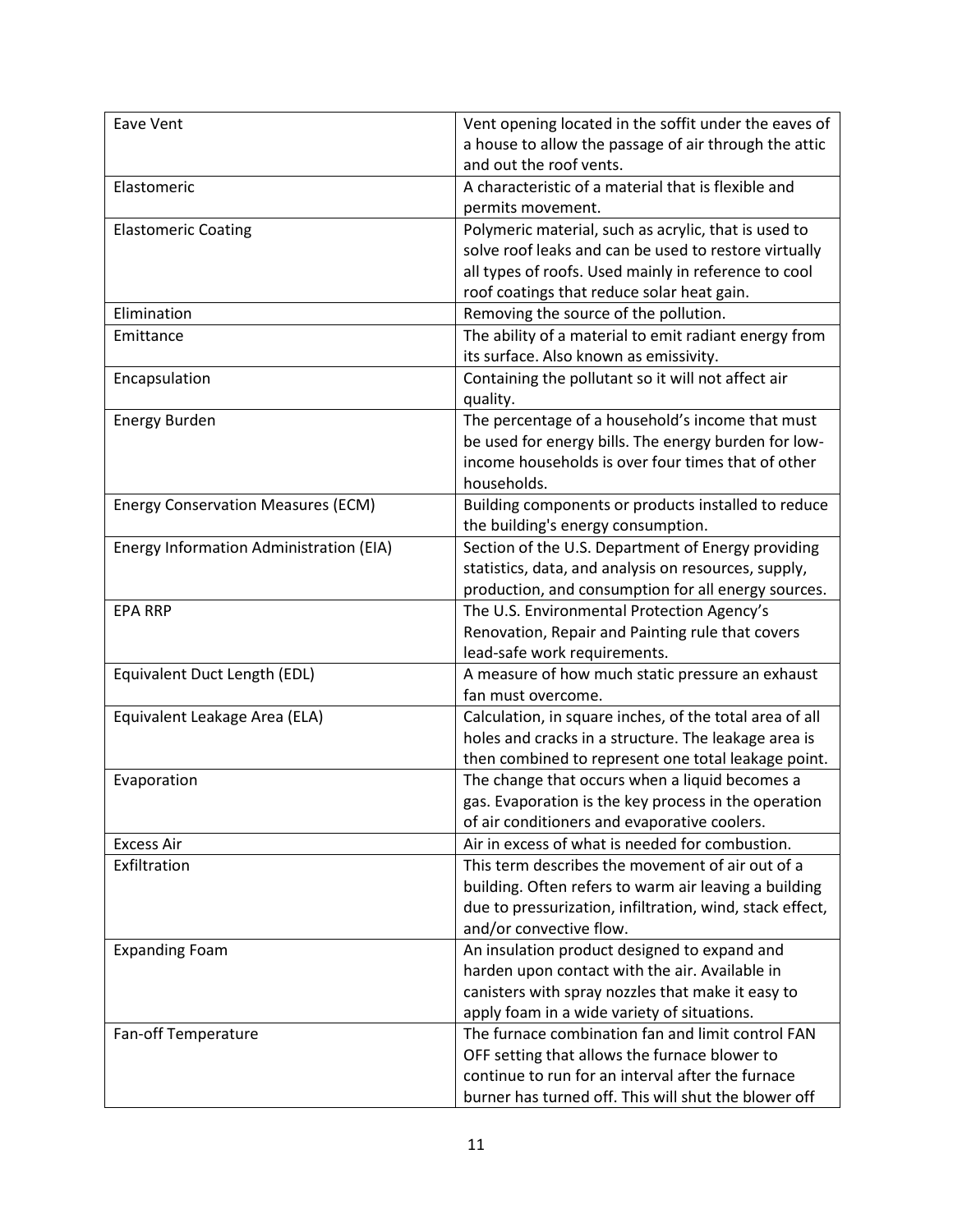|                                    | after the heat exchanger has been cooled down and      |
|------------------------------------|--------------------------------------------------------|
|                                    | the heat it contained has been sent to the occupied    |
|                                    | space.                                                 |
| Fan-on Temperature                 | When the designated warm temperature has been          |
|                                    | reached inside of the furnace warm air plenum          |
|                                    | chamber the FAN ON switch turns on the furnace         |
|                                    | blower to deliver warm air to the occupied space.      |
| Fenestration                       | Window and door openings in a building's wall.         |
| <b>Field Guides</b>                | Region-specific installation standards for             |
|                                    | weatherization program                                 |
| <b>Field Testing</b>               | Assessment of a trainee's abilities conducted on-      |
|                                    | site, rather than in a classroom.                      |
| <b>Fill Tube</b>                   | Specialized tool for blowing insulation into enclosed  |
|                                    | cavities such as mobile home bellies or roof cavities. |
| Fire-tube                          | Boiler in which hot gases from a fire pass through     |
|                                    | one or more tubes running through a sealed             |
|                                    | container of water. The heat energy from the gases     |
|                                    | passes through the sides of the tubes by thermal       |
|                                    | conduction, heating the water and ultimately           |
|                                    | creating steam.                                        |
| <b>Firing Chamber</b>              | The compartment inside an oil-burning furnace or       |
|                                    | boiler where the electrodes ignite the air/atomized    |
|                                    | oil mixture.                                           |
| Flame Impingement                  | The striking of flame against an object.               |
| <b>Flame Retention Head Burner</b> | A higher efficiency burner in an oil furnace that      |
|                                    | produces a hotter flame and operates with a lower      |
|                                    | air flow, thus reducing loss up the chimney.           |
| Flame Roll-out                     | Fuel gas combustion process occurring outside the      |
|                                    | normal combustion area of a combustion appliance.      |
| Flashing                           | A strip of metal used to stop water from penetrating   |
|                                    | a junction, typically of a roof with another surface.  |
| <b>Flue Gas</b>                    | Gases arising from the combustion of fuels, mainly     |
|                                    | consisting of carbon dioxide. Fuel gas normally        |
|                                    | contains pollutants, such as carbon dioxide, nitrogen  |
|                                    | oxide, sulfur dioxide, and dust.                       |
| <b>Foot Candle</b>                 | A measure of light striking a surface.                 |
| <b>Fuel Escalation Rate</b>        | Annual escalation rate of fuel prices based on the     |
|                                    | annual energy price forecasts of DOE's Energy          |
|                                    | Information Administration.                            |
| <b>Furnace Blower</b>              | A part of the furnace that produces a current of air.  |
|                                    | Often referred to as the "blower" or "squirrel cage."  |
| Furnace Plenum                     | An air chamber that gets filled directly by a large    |
|                                    | blower that is above, below, or adjacent to it.        |
| <b>Furred-out Walls</b>            | Wall construction using furring strips (usually 1 x 3  |
|                                    | lumber) to set the materials off from the substrate    |
|                                    | or existing wall being built upon. Common use of       |
|                                    | this detail is for rain-screen walls. The air spacing  |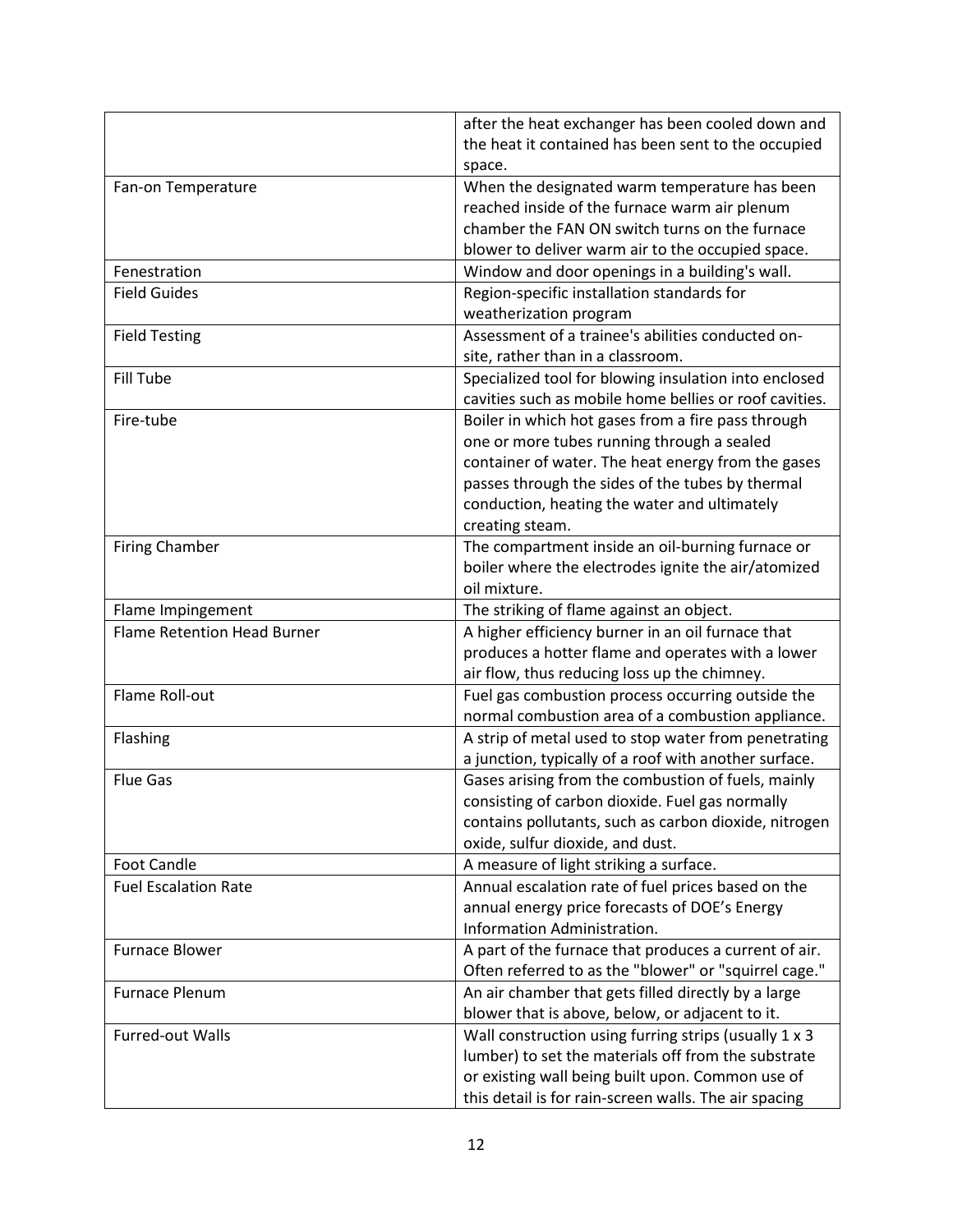|                                         | between the walls allows for protection against        |
|-----------------------------------------|--------------------------------------------------------|
|                                         | moisture.                                              |
| <b>Gable Vent</b>                       | A screened vent installed at or near the peak of a     |
|                                         | roof gable that allows warm attic air to escape.       |
| Gallons per Minute (GPM)                | The unit for measuring water flow, frequently for      |
|                                         | showers.                                               |
| <b>Glass Pane</b>                       | Sheet glass cut in shapes for windows or doors.        |
| Glazing                                 | Glass installation. Pertaining to glass assemblies or  |
|                                         | windows.                                               |
| Grade                                   | The pitch of a slope such as a roof or a hill.         |
| Grantee                                 | The individual or organization that receives a grant.  |
| Gross Vehicle Weight (GVW)              | The total weight of a vehicle, including passengers,   |
|                                         | fuel, cargo, and attachments.                          |
| Ground Fault Circuit Interrupter (GFCI) | An electrical connection device that breaks a circuit  |
|                                         | if a short occurs. GFCIs are required for all exterior |
|                                         | use of electrical equipment and when electrical        |
|                                         | outlets are located near water sources.                |
| <b>Ground Vapor Retarder</b>            | A material that impedes the passage of water vapor     |
|                                         | from the ground.                                       |
| <b>Guarded hot Box Testing</b>          | Process used to determine the R-value of a material.   |
| Hallway Return or Hallway Return System | A type of mobile home air distribution system. The     |
|                                         | mobile home heating or cooling system receives         |
|                                         | return air through a central trunk line beneath the    |
|                                         | hallway.                                               |
| Hands-on Training                       | Teaching students by having them perform the           |
|                                         | relevant tasks.                                        |
| <b>Head Jamb</b>                        | Groove at the top of the window that allows the        |
|                                         | window sashes to slide into place and sit inside the   |
|                                         | window frame.                                          |
| Health and Safety (H&S)                 | Provision included in a 1976 law change for the        |
|                                         | Weatherization Assistance Program. WAP now             |
|                                         | considers the health and safety of low-income          |
|                                         | families, as well as reducing their energy costs.      |
| Heat                                    | Molecular movement.                                    |
| <b>Heat Exchanger</b>                   | Furnace component that transfers the heat from the     |
|                                         | combustion gases to the surrounding air.               |
|                                         | Combustion gases travel from the burner through        |
|                                         | the heat exchanger and then out the flue in properly   |
|                                         | functioning furnaces.                                  |
| Heat Pump Water Heater                  | System that heats water by using electricity to move   |
|                                         | heat from surrounding air into a tank of water.        |
| Heat Recovery Ventilation (HRV)         | Most common in cold climates, these are typically      |
|                                         | whole-house systems that reclaim some of the heat      |
|                                         | from exhaust air and pass that heat on to the intake   |
|                                         | air so less energy is needed to heat the home.         |
| <b>Heat Rise</b>                        | The number of degrees of temperature increase that     |
|                                         | air is heated as it is blown over the heat exchanger.  |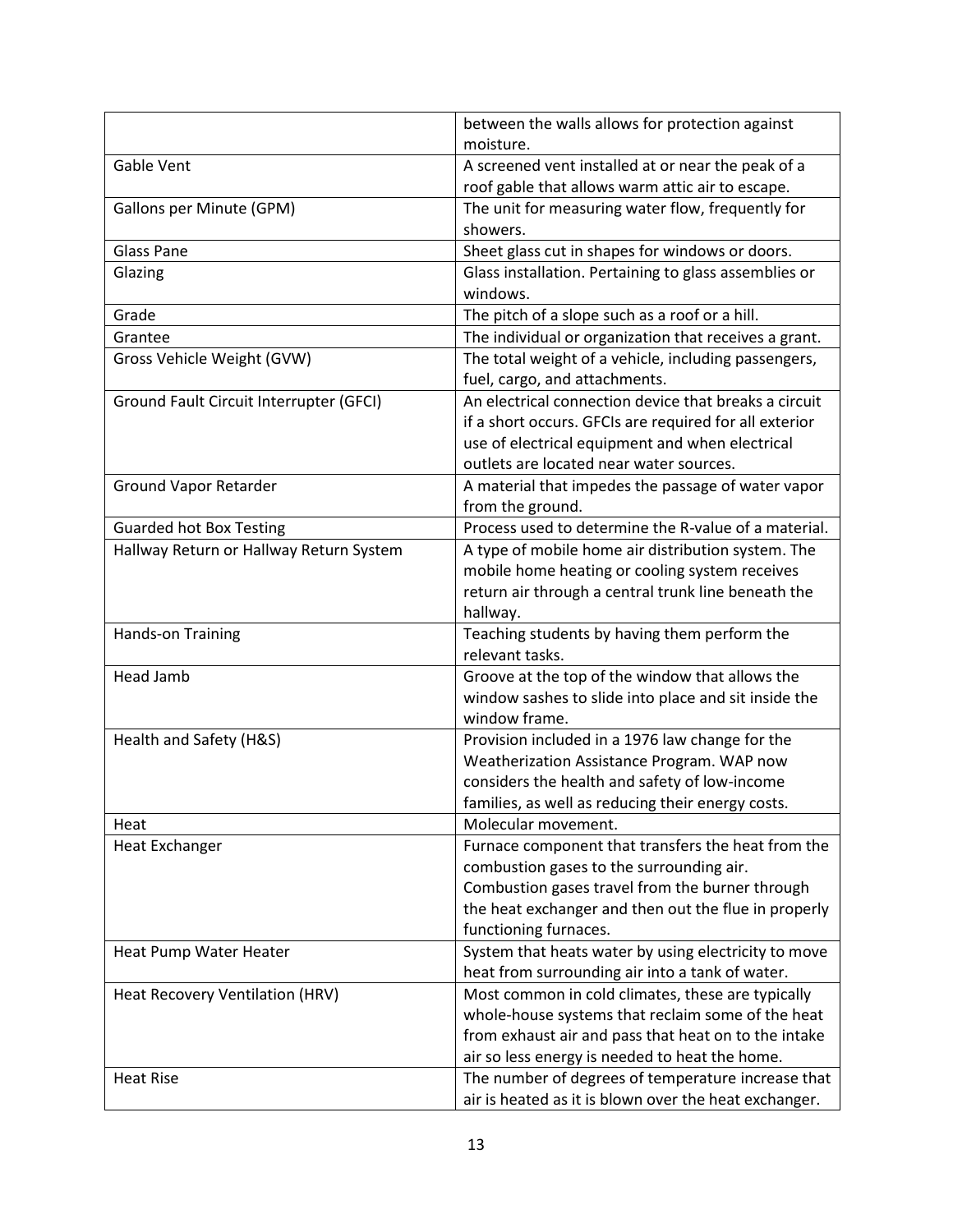|                                               | Heat rise is measured as supply temperature minus                 |
|-----------------------------------------------|-------------------------------------------------------------------|
|                                               | return temperature.                                               |
| Heating Degree Days (HDD)                     | The number of degrees per day that the daily                      |
|                                               | average temperature (the mean of the maximum                      |
|                                               | and minimum recorded temperatures) is below a                     |
|                                               | base temperature, usually 65 degrees Fahrenheit.                  |
|                                               | Used to determine indoor space heating                            |
|                                               | requirements and heating system sizing. Total HDD                 |
|                                               | is the cumulative total for the year/heating season.              |
|                                               | The higher the HDD for a location, the colder the                 |
|                                               | daily average temperature(s).                                     |
| Heating, Ventilating, and Air Conditioning    | All components of the appliances used to condition                |
| (HVAC) System                                 | interior air of a building.                                       |
| <b>High Density Fiberglass</b>                | Insulation product that has a high R-value. The                   |
|                                               | denser material is intended for insulating areas with             |
|                                               | limited cavity space.                                             |
| High-efficiency Particulate Air (HEPA) Vacuum | HEPA vacuum means a vacuum cleaner which has                      |
|                                               | been designed with a high-efficiency particulate air              |
|                                               | (HEPA) filter as the last filtration stage. A HEPA filter         |
|                                               | is a filter that is capable of capturing particles of 0.3         |
|                                               | microns with 99.97% efficiency. The vacuum cleaner                |
|                                               | must be designed so that all the air drawn into the               |
|                                               | machine is expelled through the HEPA filter with                  |
|                                               | none of the air leaking past it.                                  |
| <b>High Limit</b>                             | A safety feature that causes the burner to shut                   |
|                                               | down if the factory-set maximum temperature in                    |
|                                               | the supply plenum is reached (typically set at 200<br>degrees F). |
| Hinges                                        | The metal objects that attach your door to the jamb,              |
|                                               | normally with screws. They can be made from brass,                |
|                                               | steel, iron, or other metals.                                     |
| Home Energy Rating System (HERS)              | An index established by the Residential Energy                    |
|                                               | Services Network (RESNET) for assessing the energy                |
|                                               | efficiency of a home.                                             |
| Home Ventilating Institute (HVI)              | A non-profit association of manufacturers of                      |
|                                               | residential ventilating products offering a variety of            |
|                                               | services including test procedures, certification and             |
|                                               | verification programs for products, and market                    |
|                                               | support.                                                          |
| House as a System                             | The concept that many components of a house (e.g.,                |
|                                               | building envelope, space conditioning and                         |
|                                               | distribution, lighting, and appliance) interact,                  |
|                                               | affecting the home's comfort and performance.                     |
| <b>House of Pressure</b>                      | A tool developed by the New River Center for Energy               |
|                                               | Research and Training for teaching the effects of air             |
|                                               | flow dynamics in a home.                                          |
|                                               |                                                                   |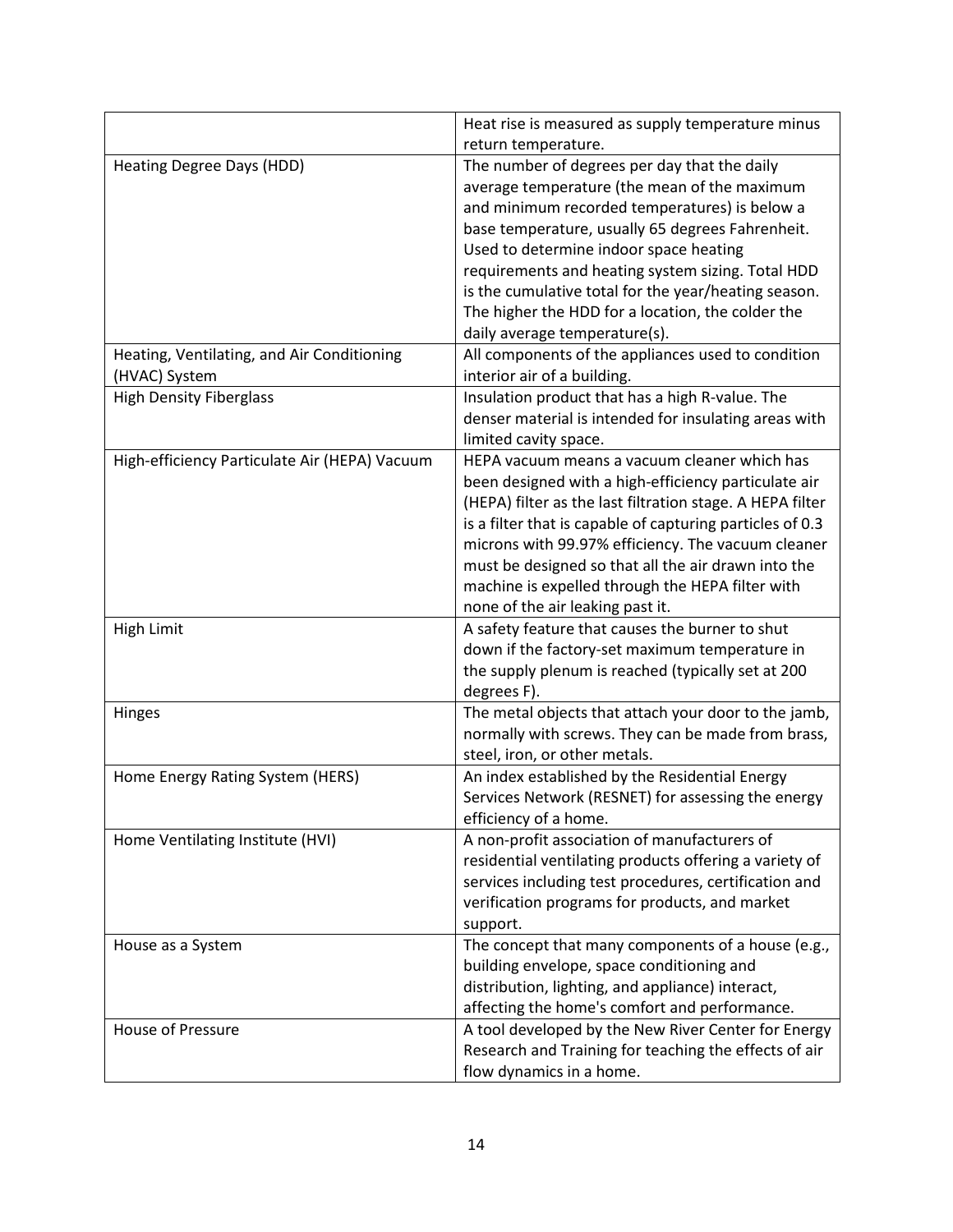| House Wrap                   | A polyethylene barrier wrapped around a house to        |
|------------------------------|---------------------------------------------------------|
|                              | protect building materials from moisture and save       |
|                              | energy.                                                 |
| <b>HUD Code</b>              | Standards and specifications applied to mobile          |
|                              | home construction as set forth by the U.S.              |
|                              | Department of Housing and Urban Development.            |
| Hygrometer                   | A tool for measuring relative humidity. A               |
|                              | psychrometer, which uses two thermometers, one          |
|                              | with a dry bulb and one with a wet bulb, is a simple    |
|                              | hygrometer.                                             |
| I-beam                       | A rolled or extruded metal beam having a cross          |
|                              | section resembling an I.                                |
| <b>IC Rated</b>              | Insulation Contact rating for light fixtures. IC        |
|                              | housings must be installed wherever insulation will     |
|                              | be in direct contact with the housing.                  |
| Ice Dam                      | Ice that forms at the roof eaves during differential    |
|                              | freezing and thawing.                                   |
| In-progress Units            | Homes where weatherization work is being                |
|                              | performed.                                              |
| Inches of Water Column (IWC) | A unit used in measuring pressure difference. One       |
|                              | inch of water column equals 0.25 kPa; or 0.036 psi.     |
| <b>Incidental Repair</b>     | Repair necessary for the effective performance or       |
|                              | preservation of an ECM. Such materials may include      |
|                              | framing, or limited roof repair, so attic insulation    |
|                              | doesn't get wet. It does not cover roof replacement.    |
| Indirect Leakage             | When air leaks into the home at one point, and out      |
|                              | at a different opening. Indirect leakage is more        |
|                              | difficult to find.                                      |
| Indoor Air Quality (IAQ)     | The quality of indoor air relative to its acceptability |
|                              | for healthful human habitation. Assessing and           |
|                              | ameliorating, when necessary, the quality of indoor     |
|                              | air is a major concern of the weatherization process.   |
|                              | In particular, all by-products of major combustion      |
|                              | appliances must be directly evacuated to the            |
|                              | outdoors under all operating conditions.                |
| <b>Induced Draft Furnace</b> | Furnace type that has a chimney vent and a motor.       |
| Infiltration                 | The movement of air into a building through cracks      |
|                              | and penetrations in the building envelope.              |
| Infrared (IR)                | A type of radiation not visible to the human eye, but   |
|                              | detectable by thermography.                             |
| Infrared (IR) Camera         | Camera that converts surface temperature patterns       |
|                              | into a visible picture.                                 |
| Infrared (IR) Imaging        | Use of an infrared camera to generate a visible         |
|                              | picture of surface temperature patterns.                |
| Infrared (IR) Thermography   | The science of using infrared imaging to detect         |
|                              | radiant energy or heat loss characteristics of a        |
|                              | building.                                               |
|                              |                                                         |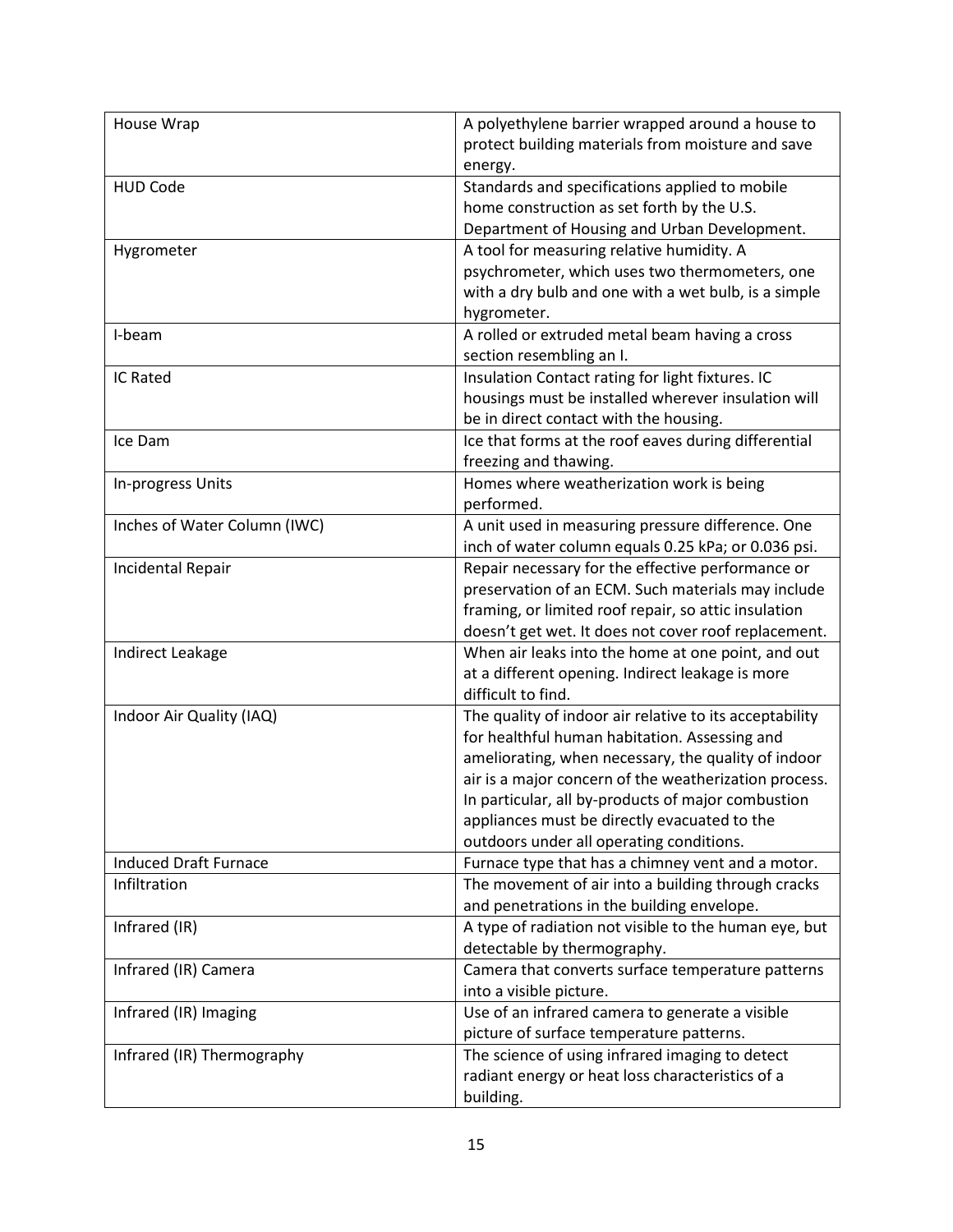| Inspecting                                | The process through which a representative of a          |
|-------------------------------------------|----------------------------------------------------------|
|                                           | subgrantee visits completed units to ensure              |
|                                           | appropriateness and quality of work.                     |
| <b>Inspection Mirror</b>                  | A small round mirror on the end of a handle used for     |
|                                           | viewing inside an inaccessible cavity.                   |
| <b>Inspection Point</b>                   | The individual lines, or items an inspector will look    |
|                                           | at, during a final inspection.                           |
| Inspector                                 | A representative of a subgrantee responsible for         |
|                                           | visiting completed units to ensure appropriateness       |
|                                           | and quality of work.                                     |
| <b>Internal Gain</b>                      | The heat generated by bathing, cooking, and              |
|                                           | operating appliances.                                    |
| International Association of Plumbing and | The industry trade group that develops the Uniform       |
| Mechanical Officials (IAPMO)              | Mechanical Code and the Uniform Plumbing Code.           |
| International Codes Council (ICC)         | An international non-governmental organization for       |
|                                           | developing building safety, fire prevention, and         |
|                                           | energy efficiency codes (I-codes).                       |
| International Fuel Gas Code (IFGC)        | Code that addresses the design and installation of       |
|                                           | fuel gas systems and gas-fired appliances through        |
|                                           | requirements that emphasize performance.                 |
| International Residential Code (IRC)      | Comprehensive residential code that brings together      |
|                                           | all building, plumbing, mechanical, fuel gas, energy,    |
|                                           | and electrical provisions for one and two-family         |
|                                           | residences, three stories or less.                       |
| Intrusion                                 | Air moving into, and out of, insulation without going    |
|                                           | through the wall or ceiling assembly.                    |
| Jalousie Windows                          | A type of window usually associated with mobile          |
|                                           | homes with two or more panes of glass that pivot on      |
|                                           | a horizontal axis.                                       |
| Jambs                                     | The wood that surrounds the door unit to which the       |
|                                           | door is attached on the hinge side.                      |
| <b>Job Shadowing</b>                      | Learning a skill or skill set by working closely with an |
|                                           | experienced practitioner.                                |
| Kelvin Temperature                        | A reference to the scale used to define the color of a   |
|                                           | light source. Abbreviated as "K."                        |
| Kilowatt Hour (kWh)                       | The most commonly used unit for measuring the            |
|                                           | amount of electricity consumed over time; one            |
|                                           | kilowatt of electricity supplied for one hour. Equal to  |
|                                           | 3,600 kilojoules.                                        |
| <b>Kinetic Energy</b>                     | Moving or transitional energy.                           |
| Knee Wall                                 | A short wall, often under five feet in height. The       |
|                                           | term is derived from the association with the            |
|                                           | vertical location of the human knee. Knee walls are      |
|                                           | common in old houses that are typically not a full       |
|                                           | two stories in height, in which the ceiling on the       |
|                                           | second-floor slopes down on one or more sides.           |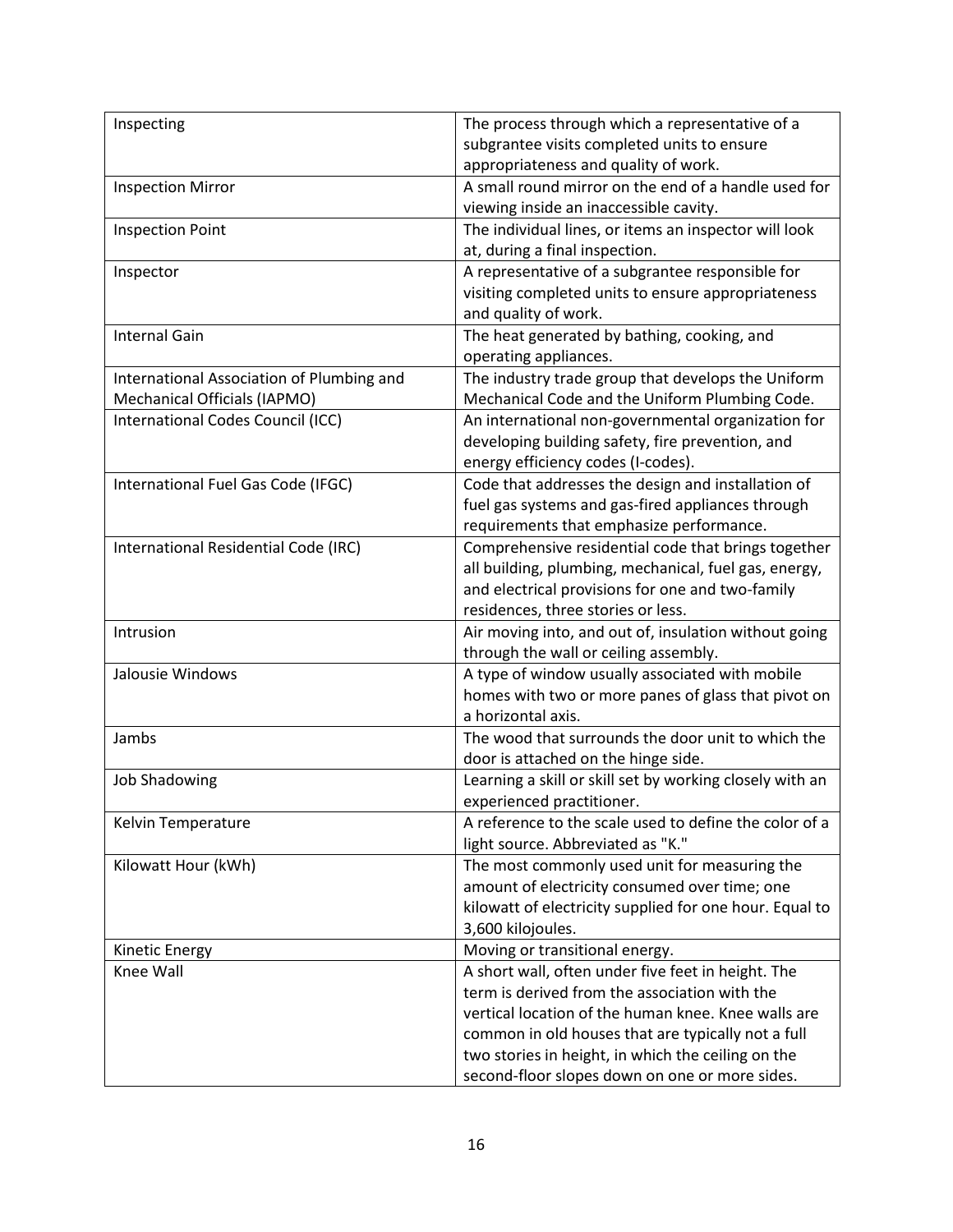|                                               | These houses are sometimes referred to as one and                                                      |
|-----------------------------------------------|--------------------------------------------------------------------------------------------------------|
|                                               | a half stories.                                                                                        |
| Knee-wall Attic                               | An attic with short walls, usually under three feet in                                                 |
|                                               | height. Common in Cape Cods and bungalows.                                                             |
| Knob and Tube Wiring                          | Early standardized method for electrical wiring in                                                     |
|                                               | homes consisting of insulated copper conductors                                                        |
|                                               | supported by porcelain knobs (along their lengths)                                                     |
|                                               | and tubes (when passing through framing                                                                |
|                                               | members). Widely used from the 1880s until the                                                         |
|                                               | 1930s.                                                                                                 |
| Latent Heat                                   | The amount of heat absorbed or released in a phase                                                     |
|                                               | change.                                                                                                |
| Lawrence Berkeley National Laboratory (LBNL)  | Member of the national laboratory system                                                               |
|                                               | supported by DOE though its Office of Science. It                                                      |
|                                               | conducts unclassified research across a wide range<br>of scientific disciplines.                       |
| Laws of Thermodynamics                        | Statements of basic thermodynamic relationships in                                                     |
|                                               | a system. The first law states that energy is neither                                                  |
|                                               | created nor destroyed. The second law states that                                                      |
|                                               | energy always goes from high to low (absent an                                                         |
|                                               | outside influence expending other energy).                                                             |
| Lead-safe Weatherization (LSW)                | Methods, techniques, and engineering controls                                                          |
|                                               | assuring that workers and home occupants are not                                                       |
|                                               | exposed to harmful lead-based paint.                                                                   |
| Leadership in Energy and Environmental Design | A building certification system developed by the U.S.                                                  |
| (LEED)                                        | Green Building Council. The Green Building                                                             |
|                                               | Certification Institute provides a series of exams                                                     |
|                                               | leading to individual accreditation as a LEED building                                                 |
|                                               | rater.                                                                                                 |
| Lengthwise Floor Joist Configuration          | Mobile home joist configuration where the main                                                         |
|                                               | duct is located inside the joist cavities.                                                             |
| Logistics                                     | Management of the flow of goods, information, and                                                      |
|                                               | other resources from the point of origin to the point                                                  |
|                                               | of consumption.                                                                                        |
| Loose-fill Insulation                         | Small pieces of insulation that are blown into a                                                       |
|                                               | home using a blowing machine. Loose-fill insulation<br>is typically installed by a professional and is |
|                                               | especially effective at filling small and irregularly                                                  |
|                                               | shaped spaces.                                                                                         |
| Louvered Door                                 | A louvered door has fixed or movable wooden fins                                                       |
|                                               | that permit open ventilation while preserving                                                          |
|                                               | privacy and preventing the passage of light to the                                                     |
|                                               | interior.                                                                                              |
| Low Income Home Energy Assistance Program     | A program of the U.S. Department of Health and                                                         |
| (LIHEAP)                                      | Human Services to help low-income households,                                                          |
|                                               | primarily in meeting their immediate home energy                                                       |
|                                               | needs.                                                                                                 |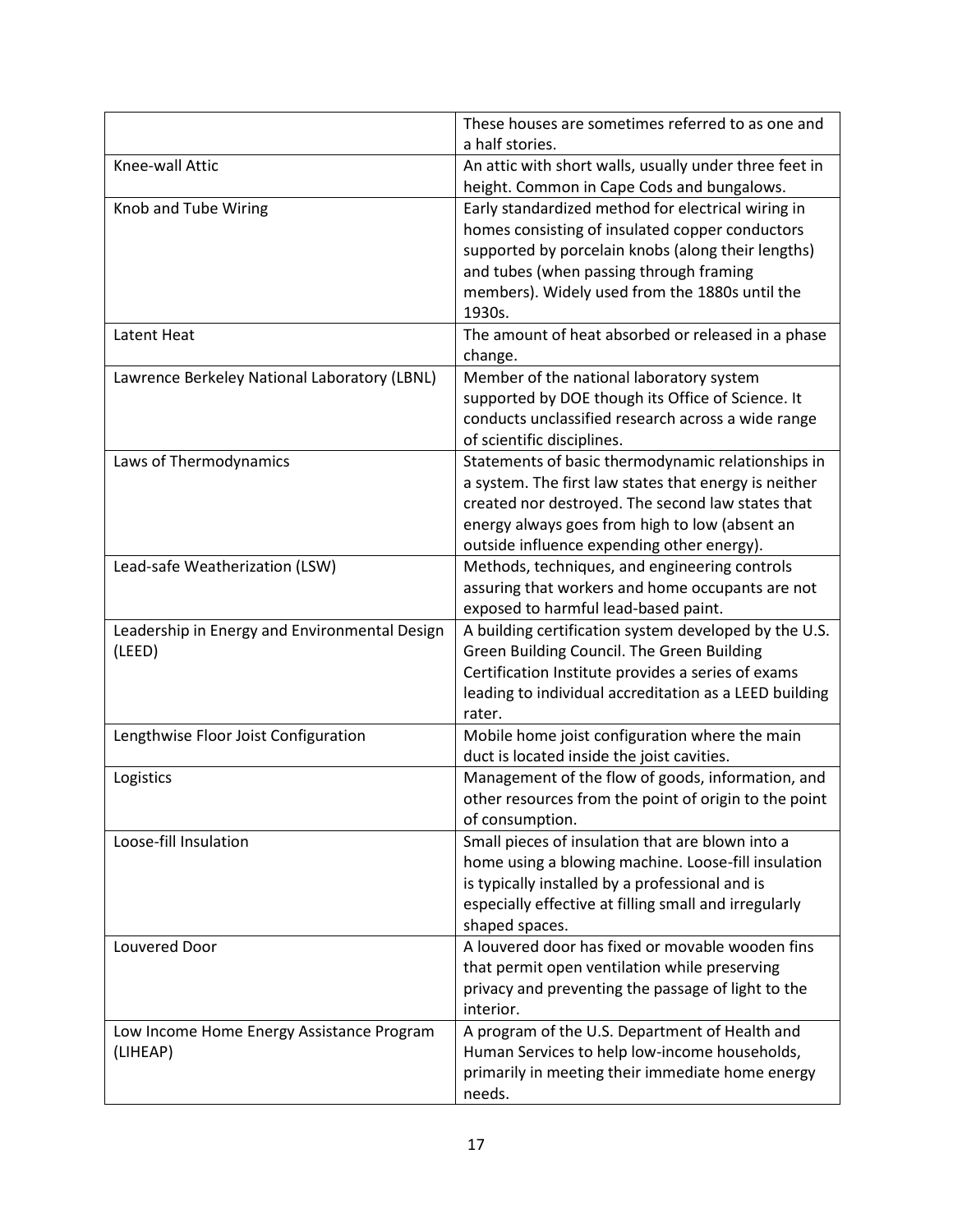| Low-e                                       | Short for low emissivity. In reference to window       |
|---------------------------------------------|--------------------------------------------------------|
|                                             | coatings, the characteristic of a metallic glass       |
|                                             | coating to resist the flow of radiant heat.            |
| Low-flow Rings                              | Part of a blower door that forces air past the sensors |
|                                             | fast enough so that a reliable reading can be          |
|                                             | obtained.                                              |
| Lower Sash                                  | The bottom portion of the window consisting of a       |
|                                             | pane of glass set inside a frame.                      |
| Lumen                                       | The unit for measuring light output.                   |
| Magnehelic Differential Pressure Gauge (aka | Device that measures fan and blower pressures,         |
| Magnehelic Gauge)                           | filter resistance, air velocity, furnace draft, and    |
|                                             | pressure drop across orifice plates                    |
| Make-up Air                                 | Air supplied to a space to replace exhausted air.      |
| Manometer                                   | Measuring device for small pressure differences.       |
| Manual J                                    | The ACCA load calculation method used for heating      |
|                                             | and cooling systems.                                   |
| Manual D                                    | The ACCA calculation method used to determine the      |
|                                             | overall duct layout including the individual duct      |
|                                             | sizes.                                                 |
| <b>Manual S</b>                             | The ACCA calculation method used to select the         |
|                                             | proper sized heating and cooling equipment.            |
| <b>Manufactured Home</b>                    | Transportable homes that are quick and cheap to        |
|                                             | build. Also known as a mobile home.                    |
| Manufactured Home Construction and Safety   | Part of Title 24 of the HUD Code.                      |
| Standards                                   |                                                        |
| Mastic                                      | A thick creamy substance used to seal seams and        |
|                                             | cracks in building materials.                          |
| Material Safety Data Sheets (MSDS)          | Designed to provide both workers and emergency         |
|                                             | personnel with the proper procedures for handling      |
|                                             | or working with a particular substance. An MSDS        |
|                                             | includes information such as toxicity, health effects, |
|                                             | first aid, disposal, and protective equipment.         |
| Mean Radiant Temperature (MRT)              | The area-weighted mean temperature of all the          |
|                                             | objects surrounding the body. MRT affects thermal      |
|                                             | comfort.                                               |
| <b>Meeting Rails</b>                        | The rail of each sash that meets a rail of the other   |
|                                             | when the window is closed.                             |
| Mildew                                      | A superficial coating or discoloration of organic      |
|                                             | materials, such as cloth, paper, or leather, caused by |
|                                             | fungi, especially under damp conditions.               |
| Minimum Ventilation Requirements (MVR)      | Lowest level of ventilation that will be acceptable to |
|                                             | human occupants and that will minimize the             |
|                                             | potential for adverse health effects. This level may   |
|                                             | be measured using ASHRAE Standard 62.2.                |
| Mobile Home Belly                           | Part of a mobile home that contains the insulation,    |
|                                             | duct system, and plumbing. It is enclosed by the sub   |
|                                             | and finished floor, with a rodent barrier underneath.  |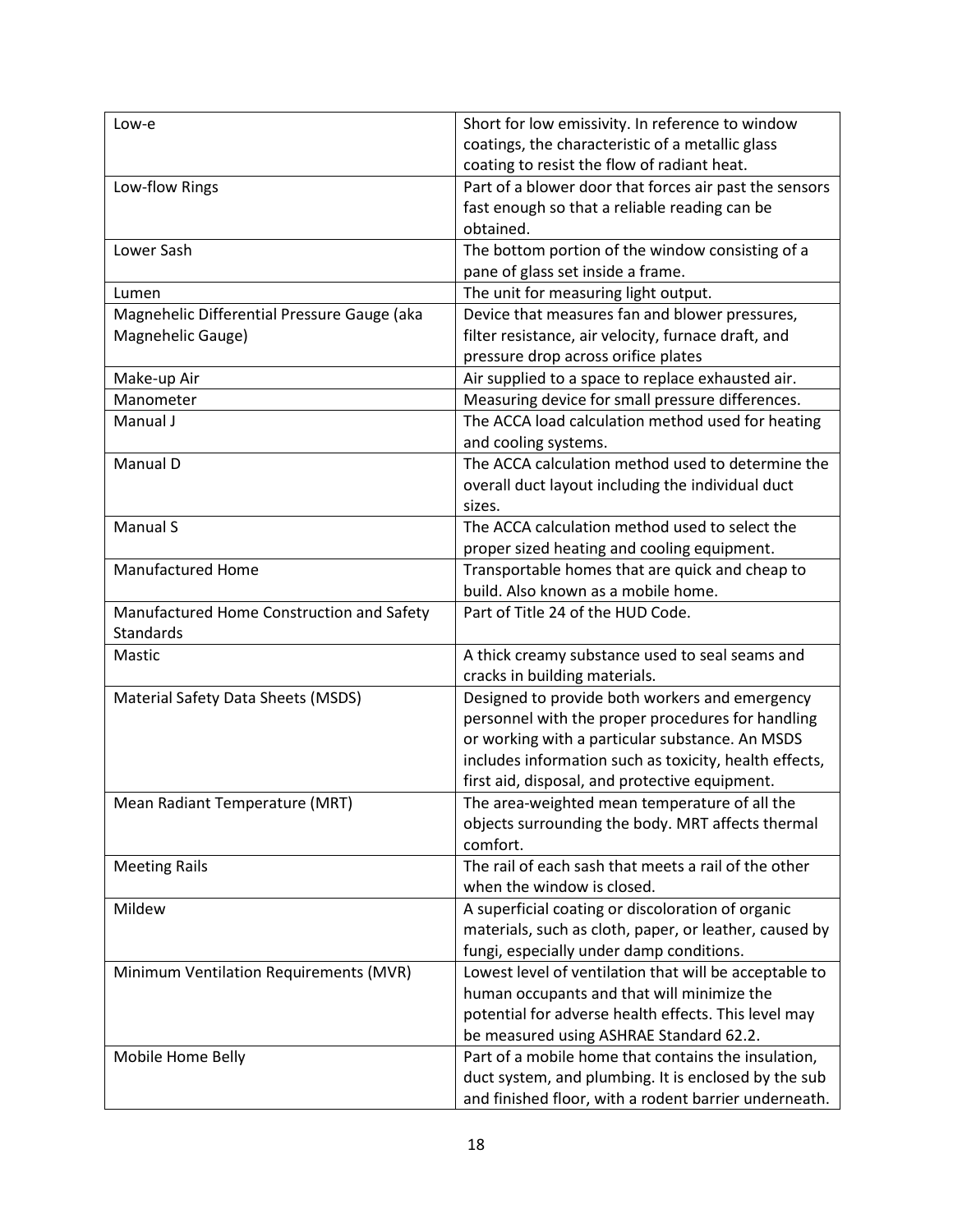| evaluate mobile home energy usage and predict cost<br>effective retrofit based on savings to investment<br>ratio.<br>An instrument for measuring the percentage of<br><b>Moisture Meter</b><br>water in a substance.<br>Mold<br>A growth of minute fungi forming on vegetable or<br>animal matter and associated with decay or<br>dampness.<br>A person responsible for visiting a specified<br>Monitor<br>percentage of completed units to ensure that<br>weatherization funding is spent appropriately.<br>Mud Sill<br>A wood component attached to the foundation of a<br>building that creates a means of attaching various<br>components of the framing to the foundation. |
|---------------------------------------------------------------------------------------------------------------------------------------------------------------------------------------------------------------------------------------------------------------------------------------------------------------------------------------------------------------------------------------------------------------------------------------------------------------------------------------------------------------------------------------------------------------------------------------------------------------------------------------------------------------------------------|
|                                                                                                                                                                                                                                                                                                                                                                                                                                                                                                                                                                                                                                                                                 |
|                                                                                                                                                                                                                                                                                                                                                                                                                                                                                                                                                                                                                                                                                 |
|                                                                                                                                                                                                                                                                                                                                                                                                                                                                                                                                                                                                                                                                                 |
|                                                                                                                                                                                                                                                                                                                                                                                                                                                                                                                                                                                                                                                                                 |
|                                                                                                                                                                                                                                                                                                                                                                                                                                                                                                                                                                                                                                                                                 |
|                                                                                                                                                                                                                                                                                                                                                                                                                                                                                                                                                                                                                                                                                 |
|                                                                                                                                                                                                                                                                                                                                                                                                                                                                                                                                                                                                                                                                                 |
|                                                                                                                                                                                                                                                                                                                                                                                                                                                                                                                                                                                                                                                                                 |
|                                                                                                                                                                                                                                                                                                                                                                                                                                                                                                                                                                                                                                                                                 |
|                                                                                                                                                                                                                                                                                                                                                                                                                                                                                                                                                                                                                                                                                 |
|                                                                                                                                                                                                                                                                                                                                                                                                                                                                                                                                                                                                                                                                                 |
|                                                                                                                                                                                                                                                                                                                                                                                                                                                                                                                                                                                                                                                                                 |
|                                                                                                                                                                                                                                                                                                                                                                                                                                                                                                                                                                                                                                                                                 |
|                                                                                                                                                                                                                                                                                                                                                                                                                                                                                                                                                                                                                                                                                 |
| <b>Mullions</b><br>Vertical framing members that don't run the full                                                                                                                                                                                                                                                                                                                                                                                                                                                                                                                                                                                                             |
| length of the door.                                                                                                                                                                                                                                                                                                                                                                                                                                                                                                                                                                                                                                                             |
| Mushroom Vent<br>A vent that has at the top of a vertical shaft a broad                                                                                                                                                                                                                                                                                                                                                                                                                                                                                                                                                                                                         |
| rounded cap that can be screwed down to close it.                                                                                                                                                                                                                                                                                                                                                                                                                                                                                                                                                                                                                               |
| N-factor<br>Used to convert readings taken at CFM50 to                                                                                                                                                                                                                                                                                                                                                                                                                                                                                                                                                                                                                          |
| CFMnatural, the amount of air leakage that occurs                                                                                                                                                                                                                                                                                                                                                                                                                                                                                                                                                                                                                               |
| naturally. The N-factor depends on climate, building                                                                                                                                                                                                                                                                                                                                                                                                                                                                                                                                                                                                                            |
| height, and shielding from wind. N ranges from 9.8                                                                                                                                                                                                                                                                                                                                                                                                                                                                                                                                                                                                                              |
| to 29.4, but typically averages about 20. A higher N-                                                                                                                                                                                                                                                                                                                                                                                                                                                                                                                                                                                                                           |
| factor means the blower door is creating more                                                                                                                                                                                                                                                                                                                                                                                                                                                                                                                                                                                                                                   |
| exaggerated conditions. A lower N means the                                                                                                                                                                                                                                                                                                                                                                                                                                                                                                                                                                                                                                     |
| blower door reading is closer to the natural                                                                                                                                                                                                                                                                                                                                                                                                                                                                                                                                                                                                                                    |
| leakiness of the home.                                                                                                                                                                                                                                                                                                                                                                                                                                                                                                                                                                                                                                                          |
| National Electric Code (NEC)<br>A safety code regarding the use of electricity. The                                                                                                                                                                                                                                                                                                                                                                                                                                                                                                                                                                                             |
| NEC is sponsored by the National Fire Protection                                                                                                                                                                                                                                                                                                                                                                                                                                                                                                                                                                                                                                |
| Institute. It is also used by insurance inspectors and                                                                                                                                                                                                                                                                                                                                                                                                                                                                                                                                                                                                                          |
| many government bodies regulating building codes.                                                                                                                                                                                                                                                                                                                                                                                                                                                                                                                                                                                                                               |
| A computerized auditing tool for prioritizing energy<br>National Energy Audit Tool (NEAT)                                                                                                                                                                                                                                                                                                                                                                                                                                                                                                                                                                                       |
| conservation measures for houses.                                                                                                                                                                                                                                                                                                                                                                                                                                                                                                                                                                                                                                               |
| National Fenestration Rating Council (NFRC)<br>NFRC is a non-profit organization that administers                                                                                                                                                                                                                                                                                                                                                                                                                                                                                                                                                                               |
| the only uniform, independent rating and labeling                                                                                                                                                                                                                                                                                                                                                                                                                                                                                                                                                                                                                               |
| system for the energy performance of windows,                                                                                                                                                                                                                                                                                                                                                                                                                                                                                                                                                                                                                                   |
| doors, skylights, and attachment products.                                                                                                                                                                                                                                                                                                                                                                                                                                                                                                                                                                                                                                      |
| National Fire Protection Association (NFPA)<br>A U.S. organization charged with developing                                                                                                                                                                                                                                                                                                                                                                                                                                                                                                                                                                                      |
| standards for fire prevention and suppression,                                                                                                                                                                                                                                                                                                                                                                                                                                                                                                                                                                                                                                  |
| including the National Electric Code.                                                                                                                                                                                                                                                                                                                                                                                                                                                                                                                                                                                                                                           |
| National Fire Protection Association (NFPA)<br>Codes and standards that are designed to minimize                                                                                                                                                                                                                                                                                                                                                                                                                                                                                                                                                                                |
| the risk and effects of fire by establishing criteria for<br>Code                                                                                                                                                                                                                                                                                                                                                                                                                                                                                                                                                                                                               |
| building, processing, design, service, and installation                                                                                                                                                                                                                                                                                                                                                                                                                                                                                                                                                                                                                         |
| in the United States.                                                                                                                                                                                                                                                                                                                                                                                                                                                                                                                                                                                                                                                           |
| NIOSH is the Federal agency responsible for<br>National Institute for Occupational Safety and                                                                                                                                                                                                                                                                                                                                                                                                                                                                                                                                                                                   |
| Health (NIOSH)<br>conducting research and making recommendations                                                                                                                                                                                                                                                                                                                                                                                                                                                                                                                                                                                                                |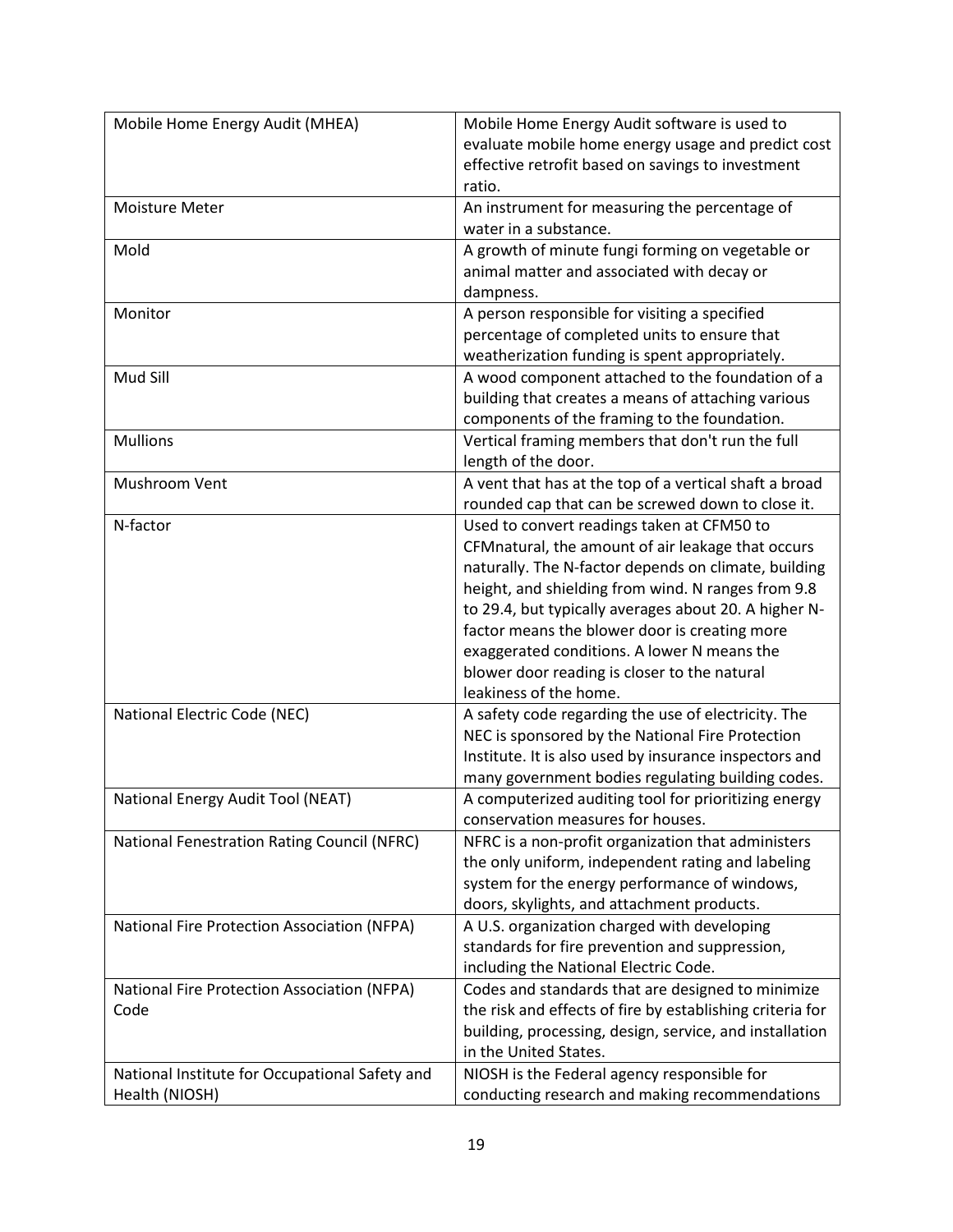|                                               | for the prevention of work-related injury and illness. |
|-----------------------------------------------|--------------------------------------------------------|
|                                               | NIOSH issues recommendations for respirator use.       |
| <b>Natural Draft</b>                          | Used in reference to combustion appliances. Natural    |
|                                               | draft appliances draw combustion air from the room     |
|                                               | where they are located. Although the term              |
|                                               | "atmospheric" is often used to describe these          |
|                                               | appliances, all building and safety codes refer to     |
|                                               | natural draft.                                         |
| <b>Natural Driving Forces</b>                 | Wind, stack effect, combustion, or ventilation which   |
|                                               | change the pressure in a building.                     |
| <b>Natural Gas</b>                            | A hydrocarbon gas that is usually obtained from        |
|                                               | underground sources, often in association with         |
|                                               | petroleum and coal deposits.                           |
| Net Free Area (NFA)                           | The area of a vent after adjusting for insect screen,  |
|                                               | louvers, and weather covering. The free area is        |
|                                               | always less than the actual area.                      |
| <b>NFPA 211</b>                               | National Fire Protection Association's Standard for    |
|                                               | Chimneys, Fireplaces, Vents, and Solid-Fuel-Burning    |
|                                               | Appliances includes installation procedures for vents  |
|                                               | and chimneys that serve wood-burning stoves and        |
|                                               | fireplaces.                                            |
| NFPA 31                                       | National Fire Protection Association's Standard for    |
|                                               | the Implementation of Oil-Burning Equipment,           |
|                                               | dictating that chimneys must be at least 2 feet        |
|                                               | higher than any portion of the building within 10      |
|                                               | feet.                                                  |
| NFPA 54                                       | National Fire Protection Association's National Fuel   |
|                                               | Gas Code stating that combustion air must be           |
|                                               | provided for a combustion zone.                        |
| Non-expanding Foam                            | Spray foam that does not expand. Used in window        |
|                                               | and door jambs, and other constricted spaces where     |
|                                               | expanding foam may distort building materials and      |
|                                               | negatively impact operation.                           |
| Non-flame Retention Head Burner               | An older type of burner than the "flame retention      |
|                                               | head burner," requiring more excess air and burning    |
|                                               | less efficiently.                                      |
| Oak Ridge National Laboratory (ORNL)          | Laboratory where the Mobile Home Energy Audit          |
|                                               | (MHEA) software was developed.                         |
| Occupational Safety and Health Administration | United States government agency that establishes       |
| (OSHA)                                        | and enforces safety standards in the workplace.        |
| Off-Gas                                       | Off-gassing is the evaporation of volatile chemicals   |
|                                               | in non-metallic materials at normal atmospheric        |
|                                               | pressure. This means that building materials can       |
|                                               | release chemicals into the air through evaporation.    |
| On Center (OC)                                | Term used in carpentry for describing framing          |
|                                               | spacing.                                               |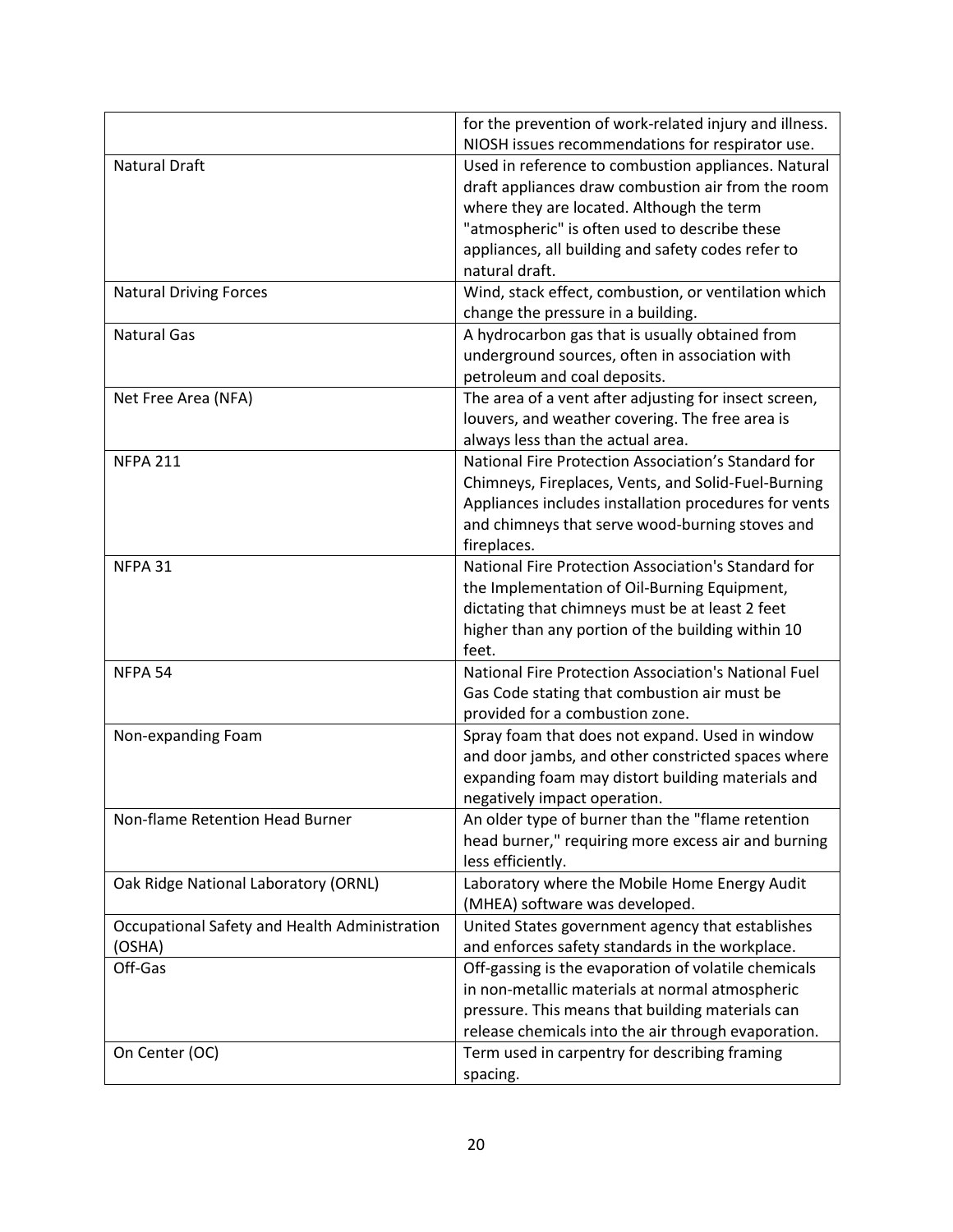| <b>On-site Monitoring</b>                | Monitoring activities conducted at the home being                    |
|------------------------------------------|----------------------------------------------------------------------|
|                                          | weatherized. See also Desk monitoring.                               |
| On-site/In-field Training                | Teaching students to perform jobs or tasks in a real-                |
|                                          | life setting.                                                        |
| On-the-job Training                      | Learning while engaged in work, rather than in a                     |
|                                          | classroom.                                                           |
| One-part Foam                            | One-part foam comes in spray cans and spray guns                     |
|                                          | with screw-on cans. One-part foam is best suited for                 |
|                                          | filling gaps and holes less than 34".                                |
| Over-fired                               | In reference to furnaces; when too much fuel is                      |
|                                          | being burned, as a response to over-sized fuel                       |
|                                          | nozzles, over-pressurization from the pump, etc.                     |
| Oxidation                                | The combination of a substance with oxygen.                          |
| Oxygen Content                           | A measure of the amount of oxygen in the air.                        |
| Packaged Terminal Air Conditioner (PTAC) | A self-contained space heating and/or cooling                        |
|                                          | system, usually powered with electricity, commonly                   |
|                                          | found in hotels and apartment buildings.                             |
| Packaged Terminal Heat Pump (PTHP)       | A self-contained space heating and/or cooling                        |
|                                          | system, frequently installed in a sleeve through the                 |
|                                          | exterior wall of a building, using heat pump                         |
|                                          | technology.<br>Parts of a door between rails and stiles or mullions. |
| Panel                                    |                                                                      |
| Parts per Million (ppm)                  | Unit for quantifying very dilute concentrations of<br>substances.    |
| Pascals (Pa)                             | Metric standard for measuring pressure differences.                  |
|                                          | 248 pascals equal one inch of water column.                          |
| <b>Passive Attic Venting</b>             | Takes advantage of the natural buoyancy of air by                    |
|                                          | providing inlets and outlets low and high on the                     |
|                                          | roof. Warm air rises through higher vents and cooler                 |
|                                          | air is drawn through eave vents as the warm air                      |
|                                          | escapes.                                                             |
| Performance Standard                     | Specification of the conditions that will exist when a               |
|                                          | satisfactory job is performed.                                       |
| <b>Permeance Rating</b>                  | Number that quantifies the rate of vapor diffusion                   |
|                                          | through a material.                                                  |
| Personal Fall Arrest System              | A system used to arrest an employee in a fall from a                 |
|                                          | working level. It consists of an anchor point,                       |
|                                          | connectors, a body belt or body harness and may                      |
|                                          | include a lanyard, deceleration device, lifeline, or                 |
|                                          | suitable combinations of these.                                      |
| Personal Protective Equipment (PPE)      | Accessories such as safety glasses, ear plugs, and                   |
|                                          | respirators worn to protect individuals from                         |
|                                          | workplace hazards.                                                   |
| Personal Space                           | The variable and subjective distance at which one                    |
|                                          | person feels comfortable interacting with another.                   |
| Phase Change                             | The act of changing from one state of matter to                      |
|                                          | another; e.g., solid to liquid or liquid to gas.                     |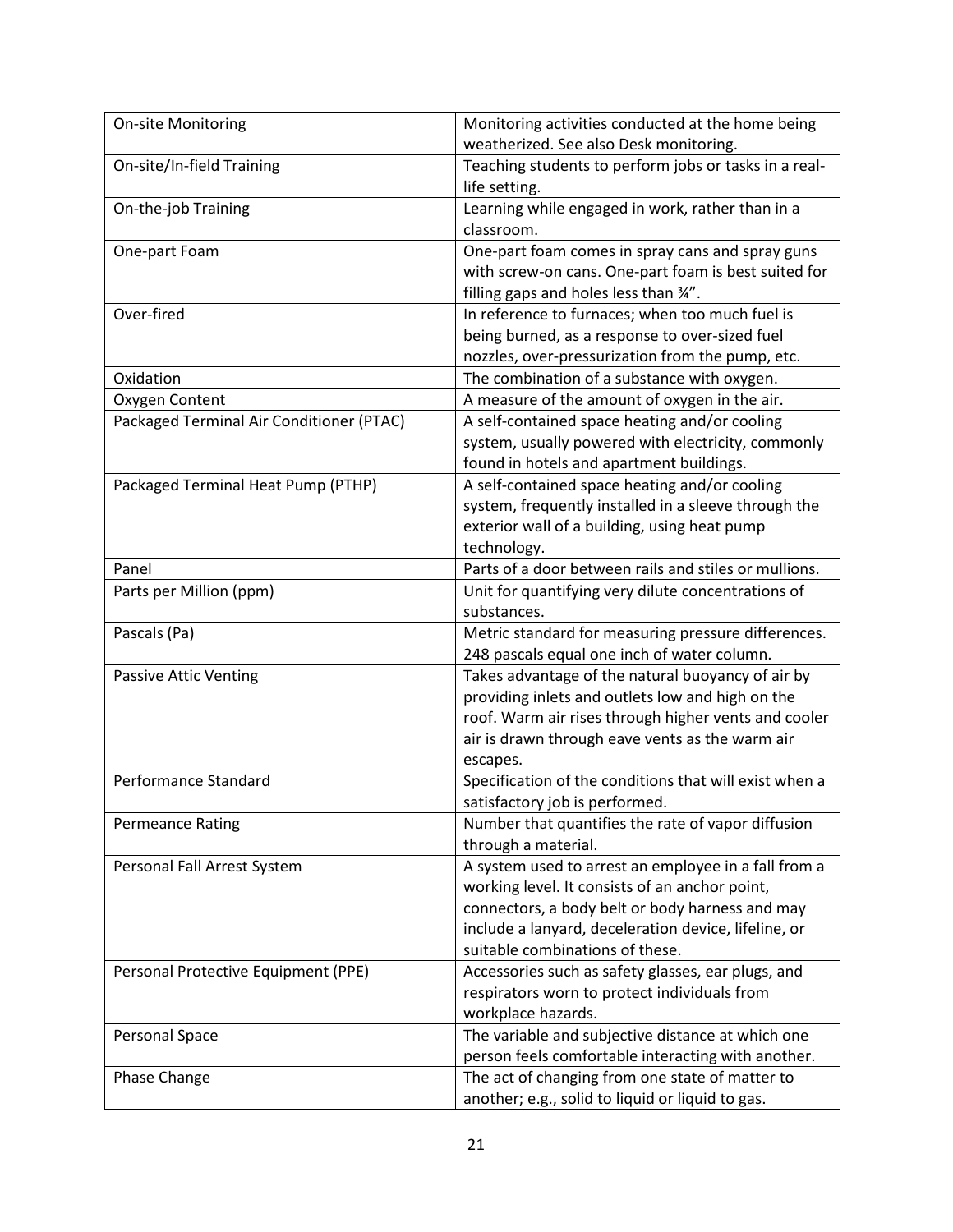| Picture Window                            | Picture windows have no operable sashes and are                                          |
|-------------------------------------------|------------------------------------------------------------------------------------------|
|                                           | used primarily for aesthetics.                                                           |
| Pier and Beam Foundation                  | Housing base that uses a concrete footing and pier                                       |
|                                           | to support wood beams and floor joists.                                                  |
| <b>Platform Framing</b>                   | A system of framing a building in which floor joists of                                  |
|                                           | each story rest on the top plates of the story below                                     |
|                                           | or on the foundation sill for the first story, and the                                   |
|                                           | bearing walls and partitions rest on the subfloor of                                     |
|                                           | each story.                                                                              |
| <b>Pocket Doors</b>                       | Doors that slide into a wall cavity and are typically                                    |
|                                           | very leaky.                                                                              |
| Polyurethane Foam                         | A versatile plastic foam insulation, usually yellow in                                   |
|                                           | color.                                                                                   |
| Porosity                                  | Measure of the void spaces in a material, expressed                                      |
|                                           | as either a fraction or a percentage of the total                                        |
|                                           | volume of material.                                                                      |
| Positive-pressure Supplied-air Respirator | Has its own air compressor to supply fresh air to the                                    |
|                                           | worker, and can use a mask or hood.                                                      |
| <b>Potential Energy</b>                   | Stored energy.                                                                           |
| Pounds per Square Inch (psi)              | Units of measure for the pressure a gas or liquid                                        |
|                                           | exerts on the walls of its container.                                                    |
| <b>Power Venting</b>                      | Active mechanical ventilation approaches.                                                |
| Prescriptive Standard                     | Specifies in detail the requirements and test                                            |
|                                           | procedures to be followed.                                                               |
| Present Value (PV)                        | The amount that a future sum of money is worth                                           |
|                                           | today given a specified rate of return.                                                  |
| <b>Pressure Balancing</b>                 | To equalize house or duct pressure by adjusting air                                      |
|                                           | flow in supply and return ducts. Used on dwellings                                       |
|                                           | with forced air heating systems.                                                         |
| Pressure Boundary                         | The surface that separates inside from outside, in                                       |
|                                           | relation to conditioned space within the home. Also                                      |
|                                           | called air boundary or air barrier.                                                      |
| Pressure Pan                              | A device used to measure pressure differences                                            |
|                                           | between ducts and the home during pressure                                               |
|                                           | diagnostics.                                                                             |
| <b>Pressure Pan Testing</b>               | One method for determining duct leakage. Uses a                                          |
|                                           | pressure pan, manometer, and a blower door to                                            |
|                                           | quantify pressure differences and verify                                                 |
|                                           | improvements after duct sealing.                                                         |
| Primary Air                               | Air mixed with fuel before combustion.                                                   |
| <b>Priority List</b>                      | The list or ranking of installation measures                                             |
|                                           | developed by a program to produce the most cost-                                         |
|                                           | effective energy savings results based on a savings-<br>to-investment ratio calculation. |
|                                           |                                                                                          |
| Propane (liquefied petroleum gas, or LPG) | A colorless, flammable gas occurring in petroleum                                        |
|                                           | and natural gas.                                                                         |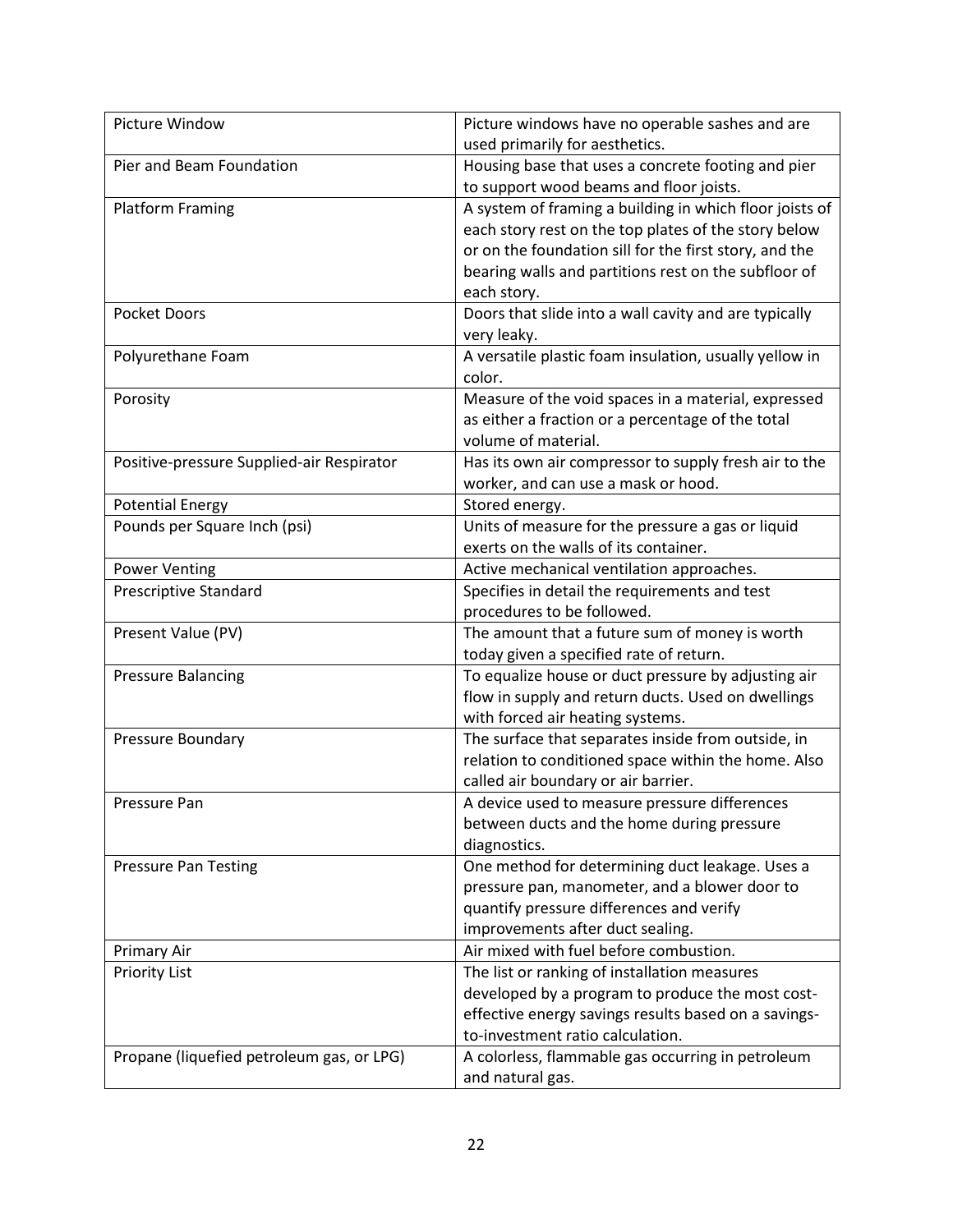| Project Officer               | Department of Energy (DOE) staff responsible for<br>conducting quality assurance monitoring visits to the<br>grantees.                                                                                           |
|-------------------------------|------------------------------------------------------------------------------------------------------------------------------------------------------------------------------------------------------------------|
| Psychrometer                  | An instrument for determining atmospheric<br>humidity by the reading of two thermometers, the<br>bulb of one being kept moist and ventilated.                                                                    |
| Psychrometric Chart           | A chart presenting the physical and thermal<br>properties of moist air in graphical form. Used in<br>conjunction with a psychrometer to determine<br>relative humidity, dew point, and other<br>characteristics. |
| Pull-down Staircase           | Staircase that folds up into the attic until pulled<br>down for use.                                                                                                                                             |
| <b>Pulley Seals</b>           | A component of a window sash counterweight<br>system that helps control the movement of the<br>lower sash.                                                                                                       |
| <b>Quality Assurance</b>      | The systematic evaluation of a product or service to<br>ensure quality standards are being met.                                                                                                                  |
| Quality Control (QC)          | Review of the final work product to ensure that it<br>was correctly done.                                                                                                                                        |
| R-value                       | A measurement of thermal resistance for materials<br>and related surfaces.                                                                                                                                       |
| Radiation                     | Used in reference to heat transfer, independent of<br>any medium.                                                                                                                                                |
| Radon                         | A radioactive gas present in certain soils that<br>decomposes into radioactive particles. In certain<br>areas, radon compromises IAQ when it enters the<br>home through basements or crawl spaces.               |
| Rate of Airflow               | A measurement of the movement of air over time,<br>frequently measured in cubic feet per minute.                                                                                                                 |
| Re-glazing                    | Glass installation. Pertaining to glass assemblies or<br>windows. See also glazing.                                                                                                                              |
| Refrigerant                   | A special fluid used in air conditioners and heat<br>pumps that heats air when it condenses from a gas<br>to a liquid and cools air when it evaporates from a<br>liquid to a gas.                                |
| <b>Relative Humidity (RH)</b> | The amount of water vapor in the air, expressed as a<br>percentage of the maximum amount that the air<br>could hold at a given temperature.                                                                      |
| <b>Return Plenum</b>          | Used in reference to mobile home furnaces. Part of<br>the belly return system where air is drawn back to<br>the furnace through a louver in the floor of the<br>furnace closet.                                  |
| <b>Revolutions per Minute</b> | Number of times the crankshaft of an engine, or the<br>shaft of a motor, rotates in one minute. RPM is a<br>function of the design of the equipment and the<br>power supply.                                     |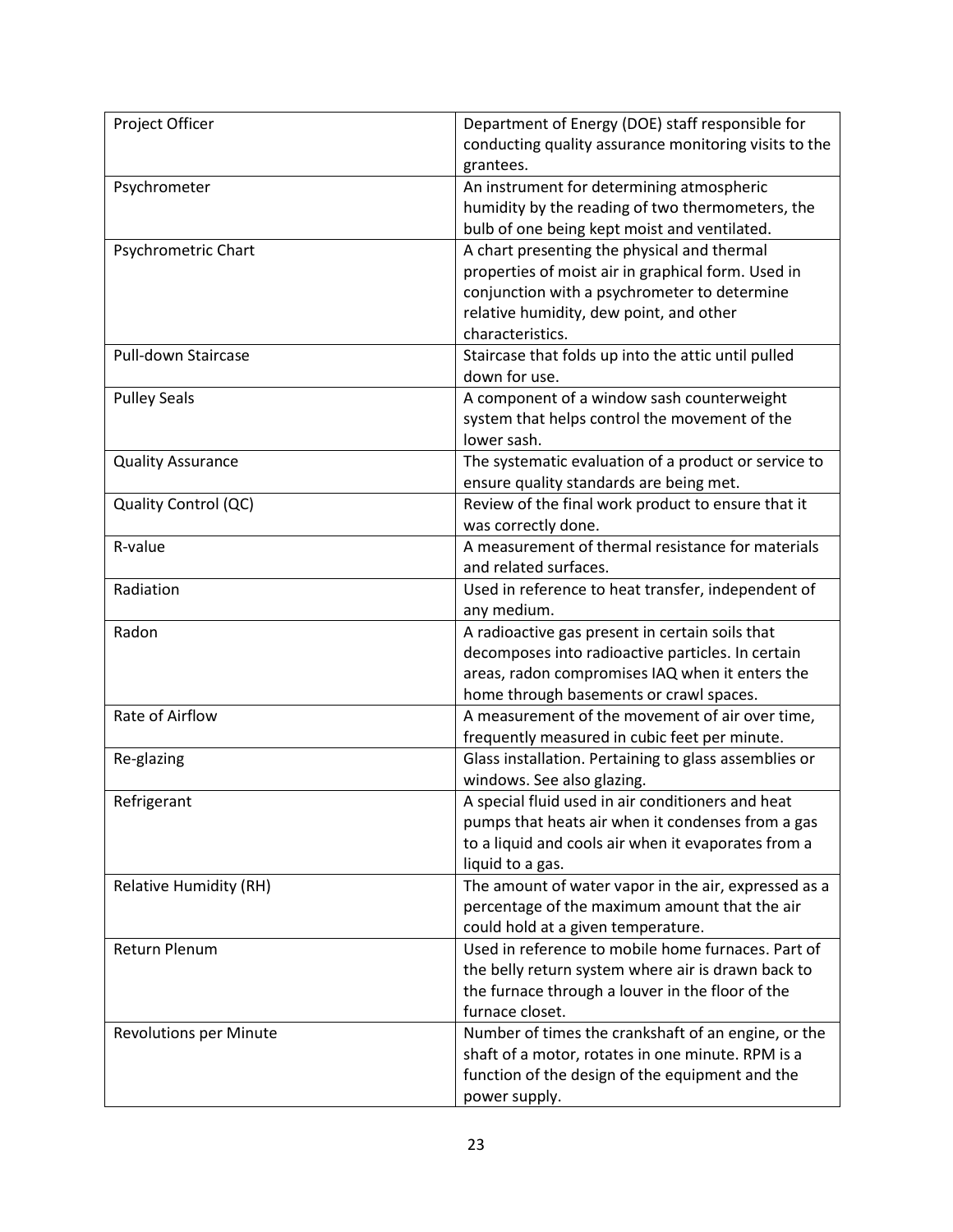| <b>Ridge Venting</b>              | Ridge venting is a continuous vent (or two strips of<br>vents) along the roof ridge. Usually combined with<br>continuous soffit or eave vents as part of an overall<br>attic ventilation system.                                                                                                                                                                                                                                                                                                                                                                                                            |
|-----------------------------------|-------------------------------------------------------------------------------------------------------------------------------------------------------------------------------------------------------------------------------------------------------------------------------------------------------------------------------------------------------------------------------------------------------------------------------------------------------------------------------------------------------------------------------------------------------------------------------------------------------------|
| Right to Appeal                   | Ability for a client to appeal a deferral of service. The<br>first appeal must go through the agency director. If<br>this does not resolve the issue, the client may appeal<br>to the State.                                                                                                                                                                                                                                                                                                                                                                                                                |
| Rim Joist                         | The outermost joist around the perimeter of the<br>floor framing.                                                                                                                                                                                                                                                                                                                                                                                                                                                                                                                                           |
| Riser                             | Transition piece that connects the main duct to the<br>floor and is often vulnerable to failure. See also duct<br>boot.                                                                                                                                                                                                                                                                                                                                                                                                                                                                                     |
| <b>Rodent Barrier</b>             | Guard used to keep rodents from entering a mobile<br>home through the belly.                                                                                                                                                                                                                                                                                                                                                                                                                                                                                                                                |
| Roof Jack                         | Chimney assembly that penetrates the roof and<br>includes the flashing and chimney cap assemblies.                                                                                                                                                                                                                                                                                                                                                                                                                                                                                                          |
| Roof Vent                         | A louver or small dome mounted on a roof (often<br>near the ridge) to allow the passage of air through<br>the attic.                                                                                                                                                                                                                                                                                                                                                                                                                                                                                        |
| Rules                             | Regulations governing weatherization activities.                                                                                                                                                                                                                                                                                                                                                                                                                                                                                                                                                            |
| Sash                              | A framework that holds the panes of a window in<br>the window frame.                                                                                                                                                                                                                                                                                                                                                                                                                                                                                                                                        |
| Saturation                        | The condition in which the air cannot hold any more<br>moisture, as a function of temperature and vapor<br>pressure.                                                                                                                                                                                                                                                                                                                                                                                                                                                                                        |
| Savings-to-Investment Ratio (SIR) | A calculation that determines the cost-effectiveness<br>of a weatherization measure by dividing the<br>estimated savings over its lifetime by the cost. SIR is<br>computed over the lifetimes of the retrofit measures<br>installed. Investment includes materials, labor, and<br>support costs. Savings is expressed in terms of the<br>net present value of the retail cost of the dwelling's<br>fuel. Under some methodologies, other benefits or<br>investments are included. SIRs of greater than one<br>are counted as cost effective under this DOE WAP<br>method of determining cost-effectiveness. |
| <b>Sealed Combustion</b>          | A heater that draws air for combustion from<br>outdoors and has a sealed exhaust system.                                                                                                                                                                                                                                                                                                                                                                                                                                                                                                                    |
| Secondary Air                     | Air surrounding a flame.                                                                                                                                                                                                                                                                                                                                                                                                                                                                                                                                                                                    |
| Section 8                         | The portion of the U.S. Housing and Community<br>Development Act of 1974 that established the<br>Housing Choice Voucher Program for low-income<br>families and individuals. It frequently refers to<br>housing provided under the provisions of the act.                                                                                                                                                                                                                                                                                                                                                    |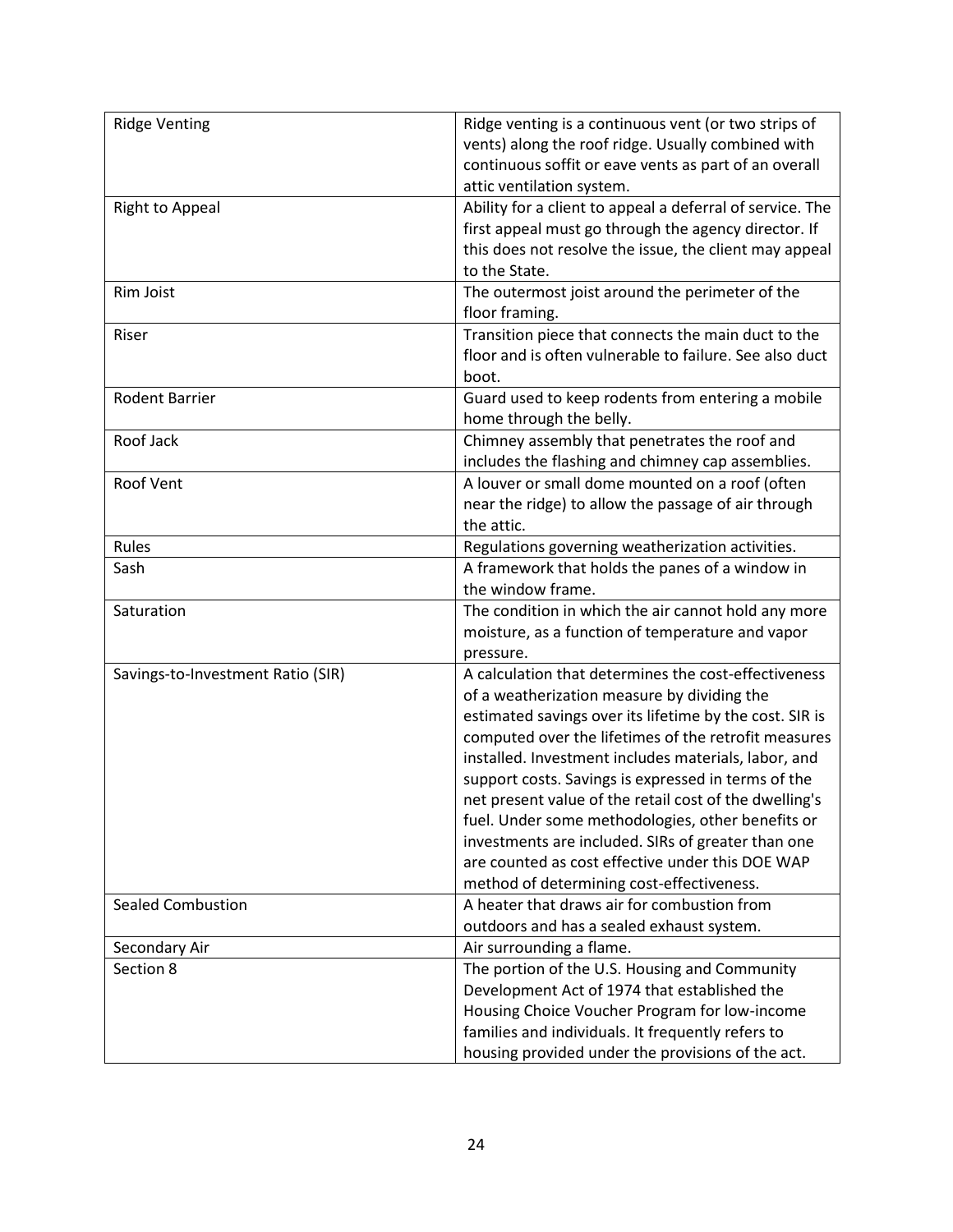| Sensible Heat                   | The heat absorbed or evolved by a substance during     |
|---------------------------------|--------------------------------------------------------|
|                                 | a change of temperature that is not accompanied by     |
|                                 | a change of state.                                     |
| Set-point                       | A temperature setting associated with a thermostat     |
|                                 | control.                                               |
| <b>Shading Coefficient (SC)</b> | Solar energy transmitted through a window opening      |
|                                 | compared to clear, single glass, which has an SC of    |
|                                 | 1.0.                                                   |
| Shelf life                      | Length of time under specified conditions that a       |
|                                 | product retains its usability.                         |
| Side Jamb                       | Grooves in window that allow the window sashes to      |
|                                 | slide up and down or side to side.                     |
| <b>Silicosis</b>                | A serious lung disease caused by inhaling particulate  |
|                                 | matter.                                                |
| Sill                            | The very bottom of the window. The sill is usually     |
|                                 | sloped to allow water to run off the bottom.           |
| Single-family (SF) Home         | A free-standing residential building.                  |
| Site-built Home                 | Homes that are constructed entirely at the building    |
|                                 | site. These homes conform to all State, local, or      |
|                                 | regional codes where the house is located.             |
| Slab-on-grade Foundation        | Housing base that uses concrete slabs formed from      |
|                                 | molds set in the ground. Concrete is poured into the   |
|                                 | mold all at one time, with no space left between the   |
|                                 | ground and the home.                                   |
| Slider Window                   | A slider window is essentially a double-hung window    |
|                                 | turned on its side so the sashes move horizontally.    |
| Sling Psychrometer              | An instrument used to determine relative humidity.     |
|                                 | It consists of wet and dry bulb thermometers, with     |
|                                 | the difference between their readings constituting     |
|                                 | the measure of moisture in the air.                    |
| <b>Smoke Tester</b>             | Device to test the amount of smoke being produced      |
|                                 | by an oil burning furnace. High smoke means the        |
|                                 | fuel-to-air ratio is off, and combustion is less       |
|                                 | efficient than it should be.                           |
| Soffit                          | The underside of a roof overhang or a small lowered    |
|                                 | ceiling, as above cabinets or a bathtub.               |
| Solar Absorption                | Solar absorption is that portion of total solar energy |
|                                 | neither transmitted nor reflected.                     |
| Solar Exposure                  | The amount of solar energy falling on a horizontal     |
|                                 | surface.                                               |
| Solar Film                      | Plastic films, coated with a metallic reflective       |
|                                 | surface, that are adhered to window glass to reflect   |
|                                 | solar heat gain. See also window film.                 |
| Solar Gain                      | Heat from the sun that is absorbed by a building's     |
|                                 | materials and contributes to the heating and cooling   |
|                                 | requirements of the dwelling.                          |
|                                 |                                                        |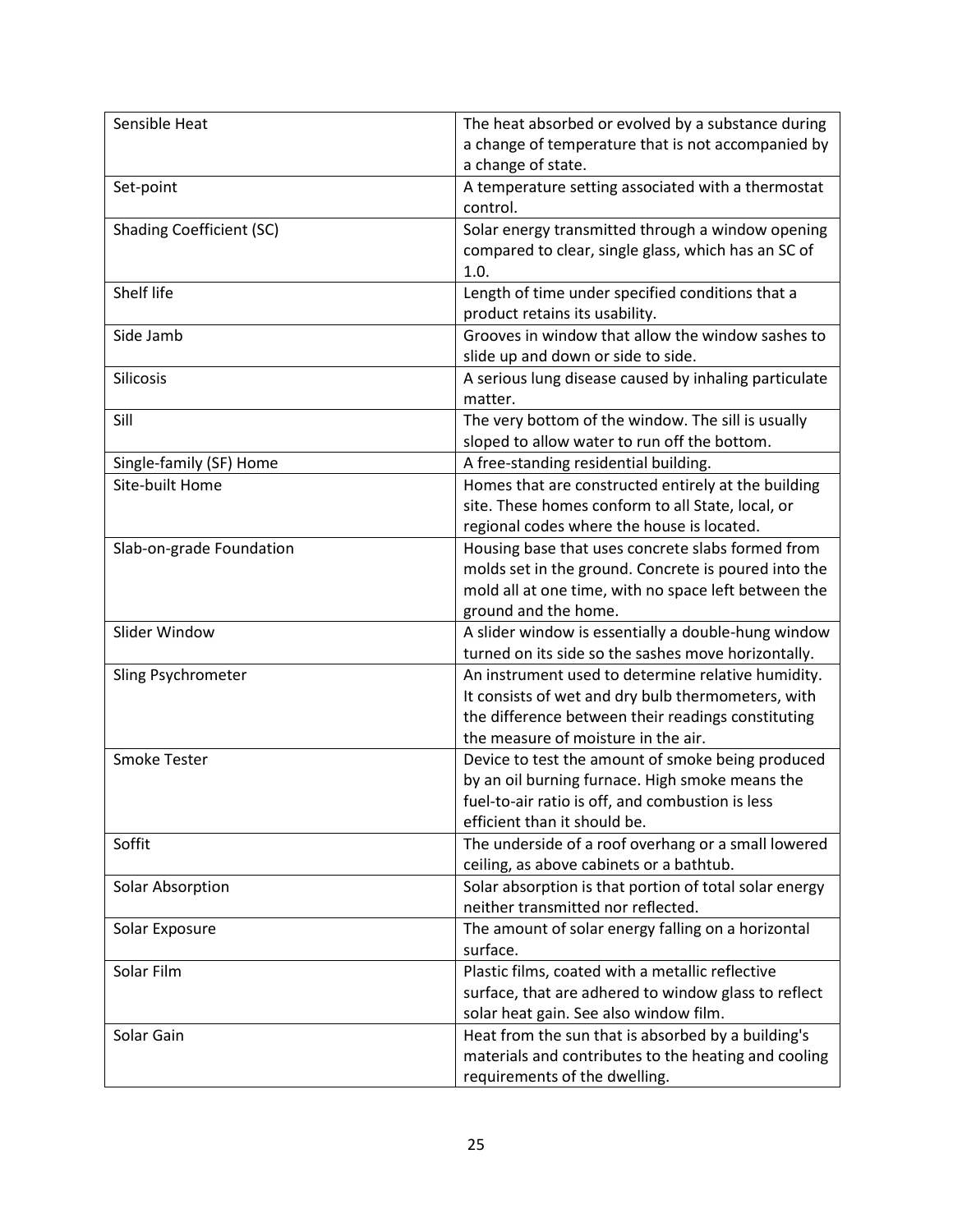| Solar Heat Gain Coefficient (SHGC)        | The measure of the degree of shading incorporated<br>into the glass and is an important factor to consider<br>when selecting windows. Heating climates benefit<br>from a high SHGC. Cooling climates benefits from a<br>lower SHGC. |
|-------------------------------------------|-------------------------------------------------------------------------------------------------------------------------------------------------------------------------------------------------------------------------------------|
| Solar Reflectance                         | The ratio of reflected to incident light. Also known<br>as albedo.                                                                                                                                                                  |
| Solar Water Heater                        | System in which water is heated by solar radiation.                                                                                                                                                                                 |
| Spalling                                  | White, chalk-like coating on concrete caused by                                                                                                                                                                                     |
|                                           | water picking up salts as it migrates through                                                                                                                                                                                       |
|                                           | concrete, then leaving the salts on the surface when                                                                                                                                                                                |
|                                           | it evaporates.                                                                                                                                                                                                                      |
| Spillage                                  | Temporary flow of combustion gases from a                                                                                                                                                                                           |
|                                           | combustion device.                                                                                                                                                                                                                  |
| Spot Source Ventilation                   | Spot source ventilation includes things like kitchen                                                                                                                                                                                |
|                                           | exhaust fans and bathroom exhaust fans.                                                                                                                                                                                             |
|                                           | The term describes the effect of higher pressure at                                                                                                                                                                                 |
|                                           | the top of a structure, lower pressure at the bottom                                                                                                                                                                                |
| <b>Stack Effect</b>                       | of a structure, and neutral pressure somewhere in                                                                                                                                                                                   |
|                                           | between, relative to the ambient (surrounding) air                                                                                                                                                                                  |
|                                           | pressure. It is usually the result of different densities<br>of warmer and cooler air (convective airflow).                                                                                                                         |
| <b>Standardized Curricula</b>             | <b>Education materials including PowerPoint</b>                                                                                                                                                                                     |
|                                           | presentations, speaker notes, and lesson plans to                                                                                                                                                                                   |
|                                           | help instructors train the expanding weatherization                                                                                                                                                                                 |
|                                           | workforce.                                                                                                                                                                                                                          |
| <b>Standards for Conformance</b>          | Standards that ensure that safe, code-compliant                                                                                                                                                                                     |
|                                           | materials, and equipment are installed. Materials                                                                                                                                                                                   |
|                                           | must meet the standards described in Appendix A.                                                                                                                                                                                    |
| <b>Standard Work Specifications (SWS)</b> | Voluntary guidelines for quality work for residential                                                                                                                                                                               |
|                                           | energy upgrades. These specifications define the                                                                                                                                                                                    |
|                                           | minimum requirements for high-quality installation                                                                                                                                                                                  |
|                                           | of energy efficiency measures.                                                                                                                                                                                                      |
| <b>Static Pressure</b>                    | Static pressure is the resistance from the inlet grill,                                                                                                                                                                             |
|                                           | duct runs, elbows, and outside termination that a                                                                                                                                                                                   |
|                                           | fan must overcome to move air through the system.                                                                                                                                                                                   |
| Steady-state Efficiency                   | The measurement of heat system balance in the on-                                                                                                                                                                                   |
|                                           | cycle when heat into system equals heat out.                                                                                                                                                                                        |
|                                           | Generally provided as a percentage of the maximum<br>available heat generation capacity (100%) against                                                                                                                              |
|                                           | the amount of usable heat being sent to the                                                                                                                                                                                         |
|                                           | distribution system. This figure can also represent                                                                                                                                                                                 |
|                                           | the percentage of heat being used within the system                                                                                                                                                                                 |
|                                           | as compared to the heat lost through the flue. The                                                                                                                                                                                  |
|                                           | reading is most valid when the stack temperature                                                                                                                                                                                    |
|                                           | becomes constant and the distribution pumps or                                                                                                                                                                                      |
|                                           | blowers are operating.                                                                                                                                                                                                              |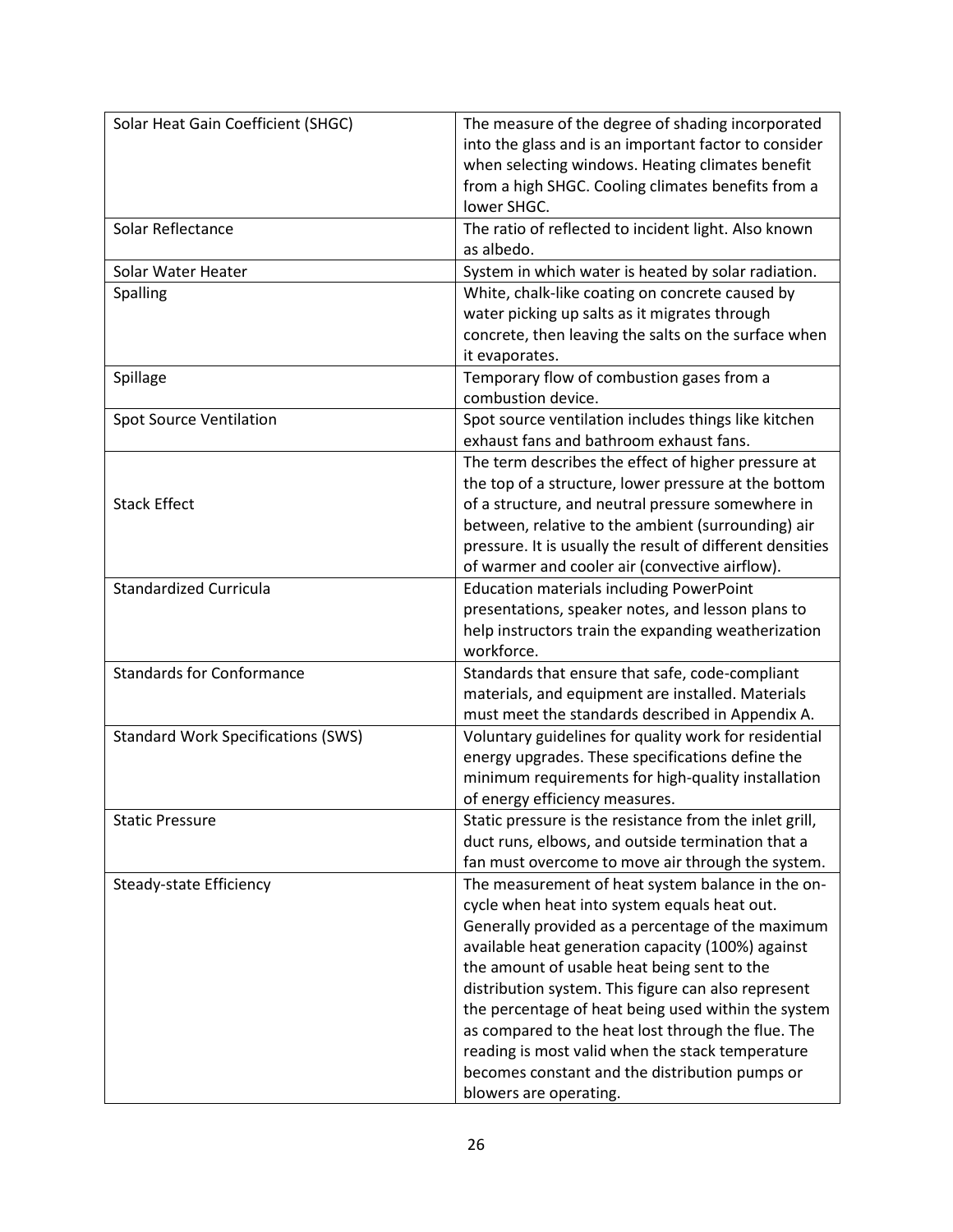| <b>Steel Chassis</b>                           | Supporting frame for the mobile home structure         |
|------------------------------------------------|--------------------------------------------------------|
|                                                | exclusive of the body or housing.                      |
| <b>Stiles</b>                                  | Full-length vertical framing members of a door.        |
| Stop                                           | A wood trim member nailed to the window frame to       |
|                                                | hold, position, or separate window parts. The stop is  |
|                                                | often molded into the jamb liners on sliding           |
|                                                | windows.                                               |
| Sub-floor                                      | Rough or structural floor placed directly on the floor |
|                                                | joists to which the finished flooring is applied.      |
| Subcooling                                     | The temperature difference between the middle of       |
|                                                | a condenser and the liquid service valve outside.      |
| Subgrantee                                     | A person or agency that is awarded a sub-grant and     |
|                                                | is accountable to the grantee for the utilization of   |
|                                                | resources.                                             |
| Sulfur Dioxide (SO2)                           | A colorless, nonflammable, water-soluble gas.          |
| Superheat                                      | The temperature difference between the evaporator      |
|                                                | and the compressor inlet.                              |
| <b>Tack Pads</b>                               | Large, sticky pads that help remove dust from shoes,   |
|                                                | etc.                                                   |
| Tactile/Kinesthetic Learners                   | Tactile/kinesthetic learners learn best by doing       |
|                                                | things. They like to find out how things work and      |
|                                                | remember through movement and manipulation.            |
| <b>Tankless Water Heater</b>                   | Rather than storing hot water, a tankless unit heats   |
|                                                | water as it is being used.                             |
| Targeted Retrofit Energy Analysis Tool (TREAT) | A software tool to model a building for energy-use     |
|                                                | analysis, designed for buildings with at least 25      |
|                                                | units.                                                 |
| <b>Technical Field Monitor</b>                 | A person responsible for ensuring that testing and     |
|                                                | work performed is accurate, staff are properly         |
|                                                | trained, appropriate measures are installed, and       |
|                                                | appropriate tests are properly conducted before,       |
|                                                | during, and after weatherization.                      |
| <b>Technical Monitoring</b>                    | Reviewing and evaluating the technical aspects of      |
|                                                | the program. This includes checking weatherized        |
|                                                | units to ensure appropriate measures were installed    |
|                                                | correctly.                                             |
| Temperature                                    | A measure of the heat present.                         |
| Temperature and Pressure Relief Valve          | A safety component required on a boiler and water      |
|                                                | heater, designed to relieve excess pressure buildup    |
|                                                | in the tank.                                           |
| <b>Temperature Rise</b>                        | The number of degrees of temperature increase that     |
|                                                | air is heated as it is blown over the heat exchanger.  |
|                                                | Heat rise is measured as supply temperature minus      |
|                                                | return temperature. Also known as heat rise.           |
| Thermal Boundary/Thermal Barrier               | The continuous layer of building components, such      |
|                                                | as insulation, that retard conductive heat flow. See   |
|                                                | also thermal envelope.                                 |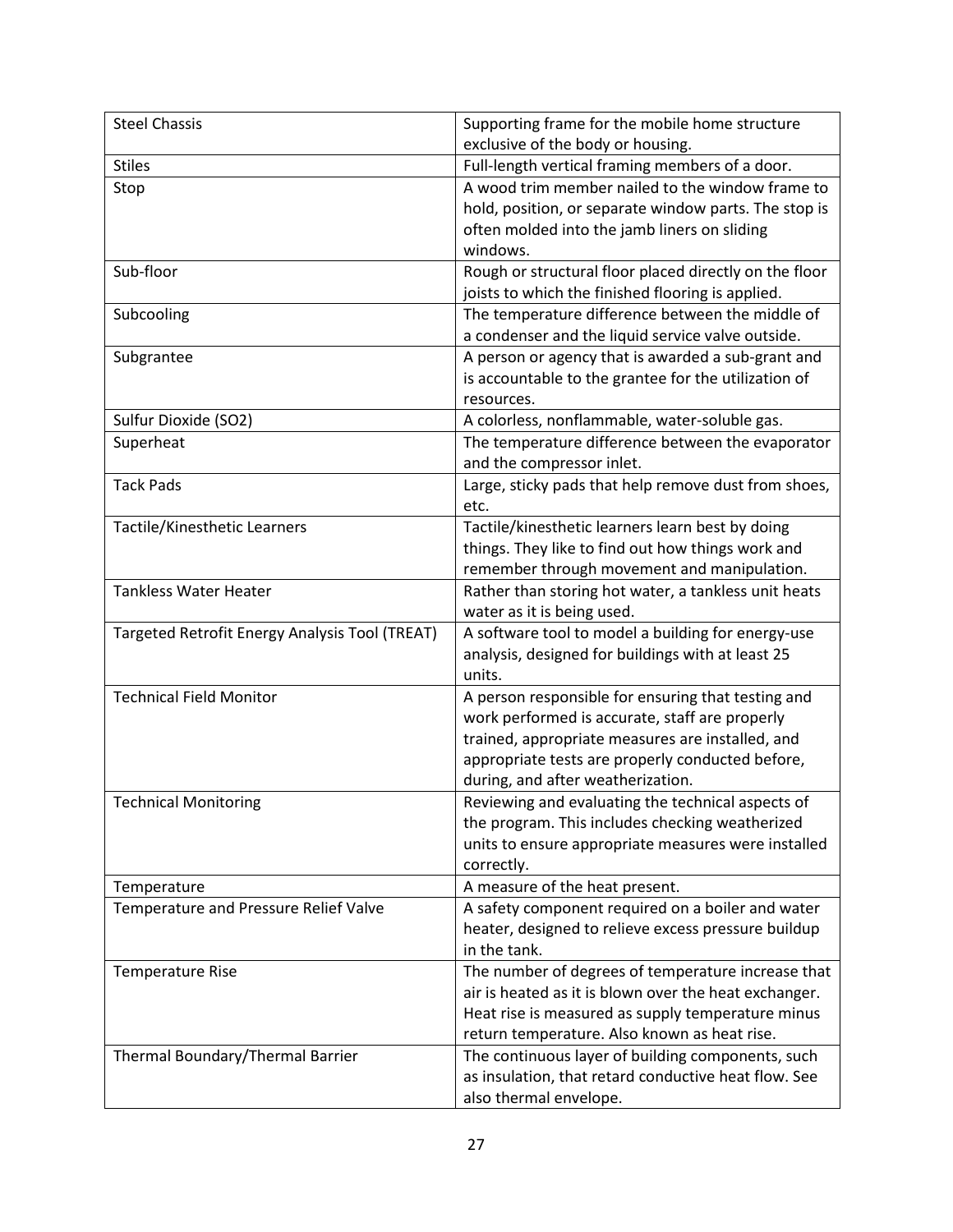| <b>Thermal Break</b>                     | A thermal break is an element of low thermal          |
|------------------------------------------|-------------------------------------------------------|
|                                          | conductivity placed in an assembly to reduce or       |
|                                          | prevent the flow of thermal energy between            |
|                                          | conductive materials.                                 |
| <b>Thermal Emittance</b>                 | The ability of a material to release absorbed heat.   |
| <b>Thermal Envelope</b>                  | The continuous layer of building components, such     |
|                                          | as insulation, that retard conductive heat flow. See  |
|                                          | also thermal boundary.                                |
| <b>Thermal Mass</b>                      | A solid or liquid material that will absorb and store |
|                                          | warmth and coolness until it is needed.               |
| <b>Thermal Transmittance</b>             | Also known as U-factor, it is a measure of non-solar  |
|                                          | heat flow through all the components of a material,   |
|                                          | typically used in reference to windows. The lower     |
|                                          | the U-factor, the better the thermal performance.     |
|                                          | U-factor allows consumers and energy technicians to   |
|                                          | compare insulating properties of commercially         |
|                                          | available windows. See also U-factor.                 |
| Threshold                                | A beveled wood member fastened to the floor and       |
|                                          | situated between the side jambs. The threshold        |
|                                          | seals the space between the bottom of the door and    |
|                                          | the floor.                                            |
| Title 10 CFR Part 440                    | Regulations established by the Energy Conservation    |
|                                          | in Existing Buildings Act of 1976 directing DOE to    |
|                                          | provide weatherization services to low-income         |
|                                          | persons.                                              |
| Title 10 CFR Part 600                    | Regulations directing procurement for projects using  |
|                                          | Federal funds.                                        |
| <b>Total Solar Energy Rejected</b>       | The percent of incident solar energy rejected by a    |
|                                          | glazing system equals solar reflectance plus the part |
|                                          | of solar absorption that is reradiated outward.       |
| Training and Technical Assistance (T&TA) | Program structure that ensures that all work in the   |
|                                          | field meets State standards. This ensures that there  |
|                                          | is a feedback loop and accountability within the      |
|                                          | program.                                              |
| <b>Training Center</b>                   | A facility with demonstration materials and props     |
|                                          | for trainees to practice new skills.                  |
| Trim                                     | Extends beyond the end of the window frame on the     |
|                                          | outside of the window opening. This allows the        |
|                                          | window to fit flush with the exterior wall when the   |
|                                          | window is installed.                                  |
| <b>Tuck-under Garage</b>                 | Architectural style in which the garage is situated   |
|                                          | underneath a room of the house.                       |
| <b>Turbine Vent</b>                      | Vent usually mounted on the roof of a building. The   |
|                                          | vent has at its head a globular, vaned rotor that is  |
|                                          | rotated by wind, conveying air through a duct to and  |
|                                          | from a chamber below.                                 |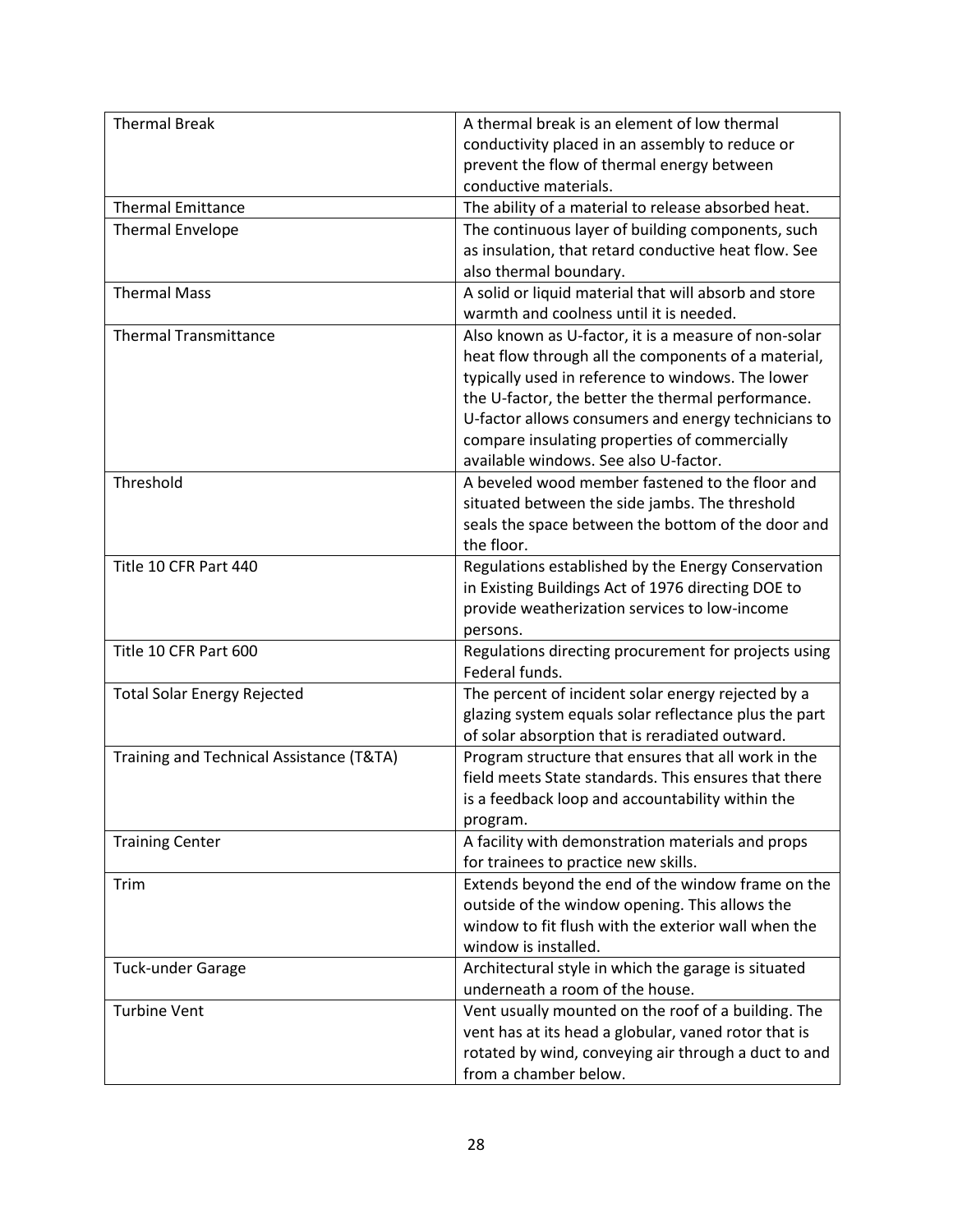| Two-part Foam                              | Foam appropriate for larger and more numerous air       |
|--------------------------------------------|---------------------------------------------------------|
|                                            | leaks, and for insulating crawl space walls and other   |
|                                            | big jobs. Two-part foam comes in portable two-tank      |
|                                            | kits and truck-mounted rigs.                            |
| <b>Type S Fuses</b>                        | Fuse type with a rejection base that prevents           |
|                                            | tampering as well as mismatching.                       |
| U-factor                                   | U-factor is a measure of non-solar heat flow through    |
|                                            | all the components of a material, typically used in     |
|                                            | reference to windows. The lower the U-factor, the       |
|                                            | better the thermal performance. U-factor allows         |
|                                            | consumers and energy technicians to compare             |
|                                            | insulating properties of commercially available         |
|                                            | windows. See also thermal transmittance.                |
| U.S. Department of Agriculture (USDA)      | United States government agency charged with            |
|                                            | rulemaking and enforcement for agricultural             |
|                                            | programs. The USDA also administers some low-           |
|                                            | income housing programs.                                |
| U.S. Department of Energy (DOE)            | United States government agency whose mission is        |
|                                            | to advance energy technology and promote related        |
|                                            | innovation in the United States.                        |
| U.S. Department of Housing and Urban       | United States government agency charged with            |
| Development (HUD)                          | rulemaking and enforcement of the HUD Code.             |
| U.S. Environmental Protection Agency (EPA) | The mission of the U.S. Environmental Protection        |
|                                            | Agency is to protect human health and the               |
|                                            | environment.                                            |
| <b>Unconditioned Space</b>                 | An area within the building envelope that is not        |
|                                            | heated or cooled.                                       |
| Under-fired                                | In reference to furnaces: when too little fuel is being |
|                                            | made available for combustion processes.                |
| Uniform Mechanical Code (UMC)              | A model code developed by the International             |
|                                            | Association of Plumbing and Mechanical Officials to     |
|                                            | govern the installation and inspection of mechanical    |
|                                            | systems.                                                |
| Uniform Plumbing Code (UPC)                | A model code developed by the International             |
|                                            | Association of Plumbing and Mechanical Officials to     |
|                                            | govern the installation and inspection of plumbing      |
|                                            | systems.                                                |
| Up flow Furnace                            | A furnace in which the heated air flows upward as it    |
|                                            | leaves the furnace.                                     |
| <b>Upper Sash</b>                          | The top portion of the window consisting of a pane      |
|                                            | of glass set inside a frame. The upper sash is fixed in |
|                                            | a single-hung window and slides up and down in a        |
|                                            | double-hung window.                                     |
| Vapor Barrier                              | A material such as sheet plastic or paint that          |
|                                            | effectively retards moisture movement by diffusion.     |
| Vapor Permeable                            | Describes a material that permits the passage of        |
|                                            | water vapor.                                            |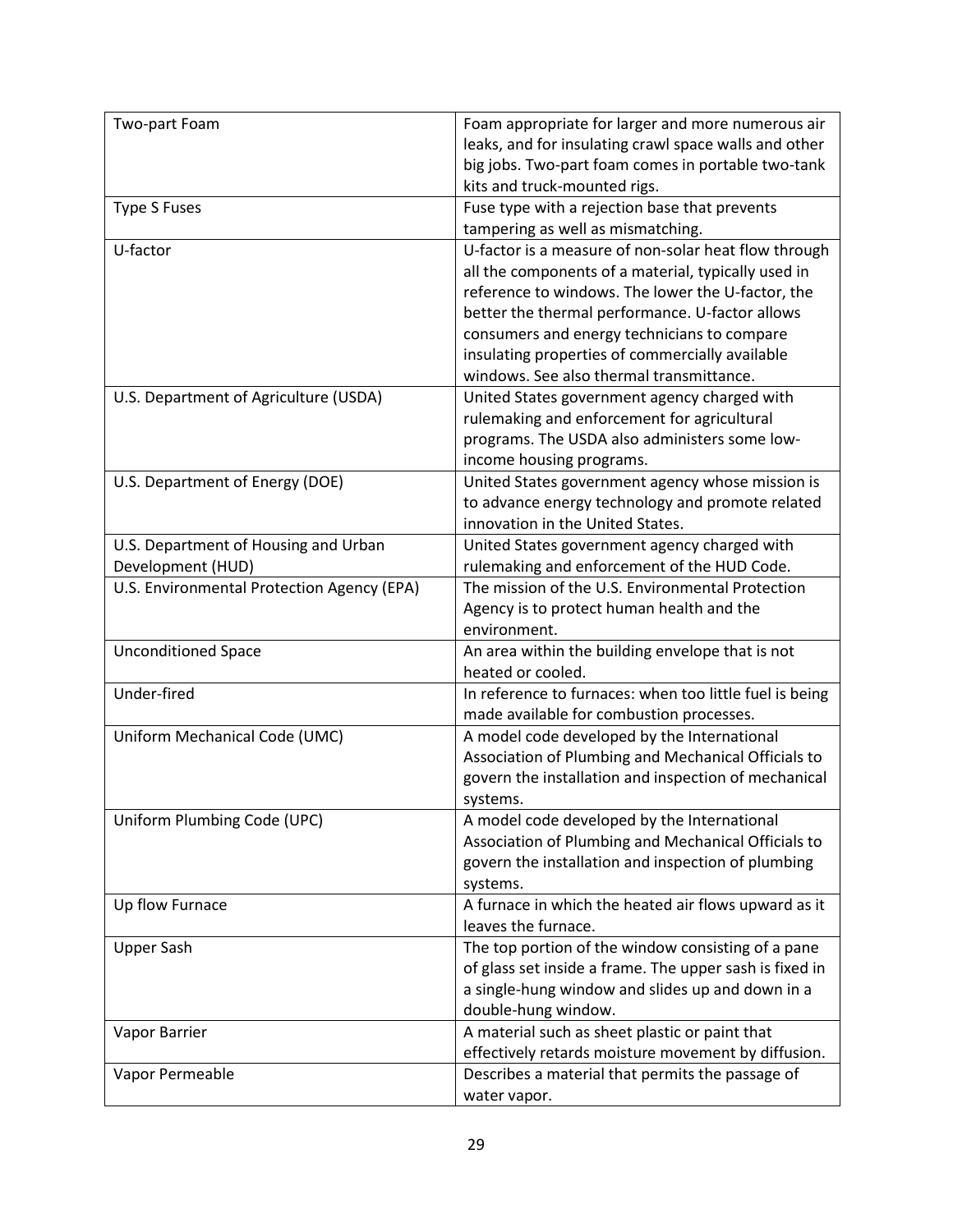| Vapor Pressure                              | The ratio of water vapor to a given volume of air.                        |
|---------------------------------------------|---------------------------------------------------------------------------|
|                                             | Also called absolute humidity.                                            |
| Vapor Retarder                              | A material that impedes the passage of water vapor.                       |
| Vent                                        | Openings in an HVAC system to allow air flow.                             |
| Vent Pipe                                   | The pipe carrying combustion gases from the                               |
|                                             | appliance to the chimney.                                                 |
| <b>Vent Terminations</b>                    | Where a vent leaves the building. Vent terminations                       |
|                                             | must prevent intrusion of moisture, detritus, or                          |
|                                             | pests into the building, and allow safe exhaust of                        |
|                                             | vented gases.                                                             |
| <b>Vented Crawl Space</b>                   | Crawlspace with grilles or vents installed to allow for                   |
|                                             | passive ventilation beneath the home.                                     |
| Ventilation                                 | Controlled air leakage usually created with                               |
|                                             | mechanical exhausting devices such as fans and                            |
|                                             | dryers.                                                                   |
| Vermiculite                                 | A heat-expanded mineral once commonly used for                            |
|                                             | insulation.                                                               |
| <b>Visual Learners</b>                      | Visual learners learn best by seeing things. They                         |
|                                             | easily use images, pictures, colors, and maps to<br>organize information. |
|                                             | The loss of voltage in a circuit caused by resistance.                    |
| <b>Voltage Drop</b><br>Volume               | The amount of space occupied by a three-                                  |
|                                             | dimensional object, or region of space, expressed in                      |
|                                             | cubic units.                                                              |
| Water Management                            | Managing water to avoid damage to building                                |
|                                             | components or low IAQ. Includes properly grading                          |
|                                             | the landscape to ensure water flows away from                             |
|                                             | building, installing or repairing gutters and                             |
|                                             | downspouts, clearing perimeter drains, etc.                               |
| <b>Watt Meter</b>                           | An instrument for measuring, in watts, the power                          |
|                                             | flowing in a circuit.                                                     |
| Weatherization Assistance Program (WAP)     | DOE's Weatherization Assistance (Wx) Program is                           |
|                                             | the nation's largest residential energy efficiency                        |
|                                             | program. Its mission is to increase the energy                            |
|                                             | efficiency of dwellings occupied by low-income                            |
|                                             | Americans, thereby reducing their energy costs,                           |
|                                             | while safeguarding their health and safety.                               |
| <b>Weatherization Program Notices (WPN)</b> | Guidance documents issued by the U.S. Department                          |
|                                             | of Energy for the Weatherization Program.                                 |
| Weep Holes                                  | Holes drilled for the purpose of allowing water to                        |
|                                             | drain out of an area in a building where it has                           |
|                                             | accumulated.                                                              |
| Wet Bulb                                    | One of two thermometers used in a hygrometer. See                         |
|                                             | also Dry bulb.                                                            |
| Whole House Exhaust Ventilation Systems     | Use of one or more fans and duct systems to                               |
|                                             | exhaust stale air and/or supply fresh air to the                          |
|                                             | house.                                                                    |